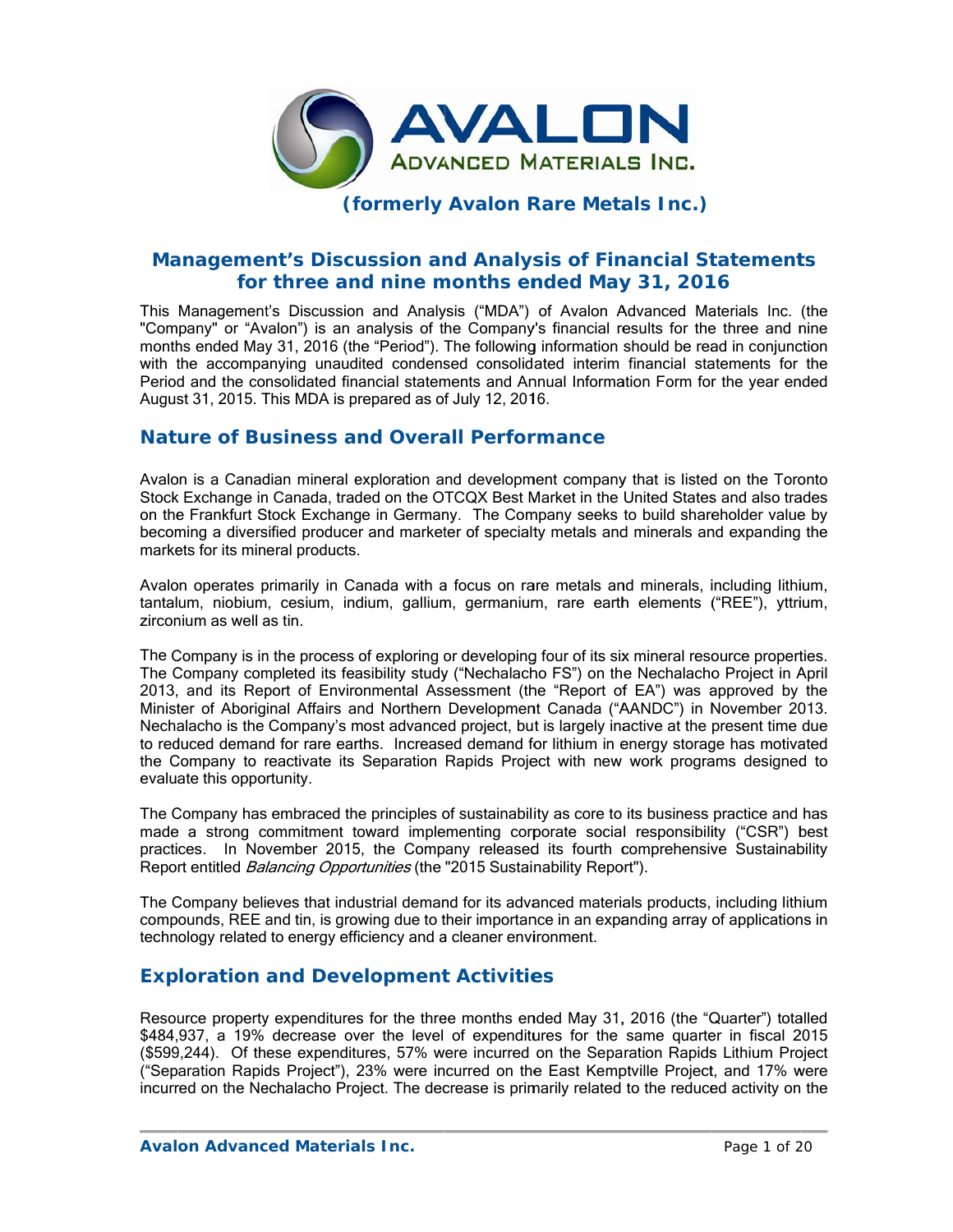Nechalacho Project as the Nechalacho Project where current work consists mainly of regulatory reporting and permitting activities.

No properties were abandoned during the Quarter. An impairment loss of \$1,900 has been recognized for the property maintenance costs of \$1,900 incurred on the Warren Township Anorthosite Project.

Resource property expenditures for the nine months ended May 31, 2016 (the "Nine Month Period") totalled \$3,458,365, a 41% increase over the level of expenditures for the nine months ended May 31, 2015 (\$2,452,072). Of these expenditures, 40% were incurred on the Separation Rapids Project, 50% were incurred on the East Kemptville Project, and 8% were incurred on Nechalacho. Expenditures on the Separation Rapids Project increased to \$1,376,265 from \$374,572 in the same period in fiscal 2015, primarily due the expenditures incurred in completing the pilot plant processing of a bulk ore sample to produce one tonne of lithium mineral (petalite) concentrate and hydrometallurgical process development testwork and engineering studies that are required to complete a Preliminary Economic Assessment ("PEA"). The expenditures on the East Kemptville Project increased to \$1,744,902 from \$679,932 in the prior period, due to expenditures incurred in completing the 2015 drilling program and completing the metallurgical testwork. Expenditures on Nechalacho decreased to \$276,429 from \$1,385,696 in the prior period mainly due to the cessation of field operations and reduced metallurgical process development work. No properties were abandoned during the Period.

### **Nechalacho Rare Earth Elements Project**

The Nechalacho Project is located at Thor Lake in the Mackenzie Mining District of the Northwest Territories ("NWT"), about 5 kilometres north of the Hearne Channel of Great Slave Lake and approximately 100 kilometres southeast of the city of Yellowknife. The property is comprised of five contiguous mining leases totalling 10,449 acres (4,249 hectares) and three claims totalling 4,597 acres (1,869 hectares). The leases are subject to one underlying 2.5% Net Smelter Returns ("NSR") royalty agreement. Avalon has the contractual right to buy out this royalty on the basis of a fixed formula, which is currently approximately \$1.4 million and which will increase at a rate equal to the Canadian prime rate until the royalty is bought out.

The property is situated in an area referred to as the Akaitcho Territory, an area which is subject to comprehensive native land claim negotiations between the Government of Canada and the Treaty 8 Tribal Corporation, which consists of the Yellowknives Dene First Nation ("YKDFN"), the Deninu K'ue First Nation ("DKFN") and the Lutsel K'e Dene First Nation ("LKDFN"). The Company has signed an Accommodation Agreement with the DKFN. Negotiations towards signing similar accommodation agreements with the LKDFN and the YKDFN continue intermittently. The Company also recognizes that the Tłįcho First Nation ("TFN") has a settled land claim with the Government of Canada which provides for certain harvesting rights in the area of the Nechalacho site. The general area around the Nechalacho site is subject to Aboriginal rights asserted by two Métis organizations: the Northwest Territory Métis Nation ("NWTMN") and the North Slave Métis Alliance ("NSMA"). During 2014, Avalon concluded a Participation Agreement with the NWTMN and commenced discussions with the NSMA.

Since the completion of the Feasibility Study ("Nechalacho FS") in April, 2013, the Company has been engaged in metallurgical test work with the objective of optimizing the process flowsheets to improve recoveries and reduce costs. This involved introducing efficiencies to the Concentrator flowsheet, and designing a new flowsheet for the Hydrometallurgical Plant involving an alkali cracking process for treatment of the rare earth mineral concentrate as an alternative to the sulphuric acid bake process contemplated in the Nechalacho FS. The alkali cracking process enables recovery of 90% of the heavy rare earth elements ("HREE") in the flotation concentrate, compared to 52% recovery contemplated in the Nechalacho FS using the sulphuric acid bake process. In addition, the alkali cracking process allows for the recovery of zirconium in a form for which there are established markets.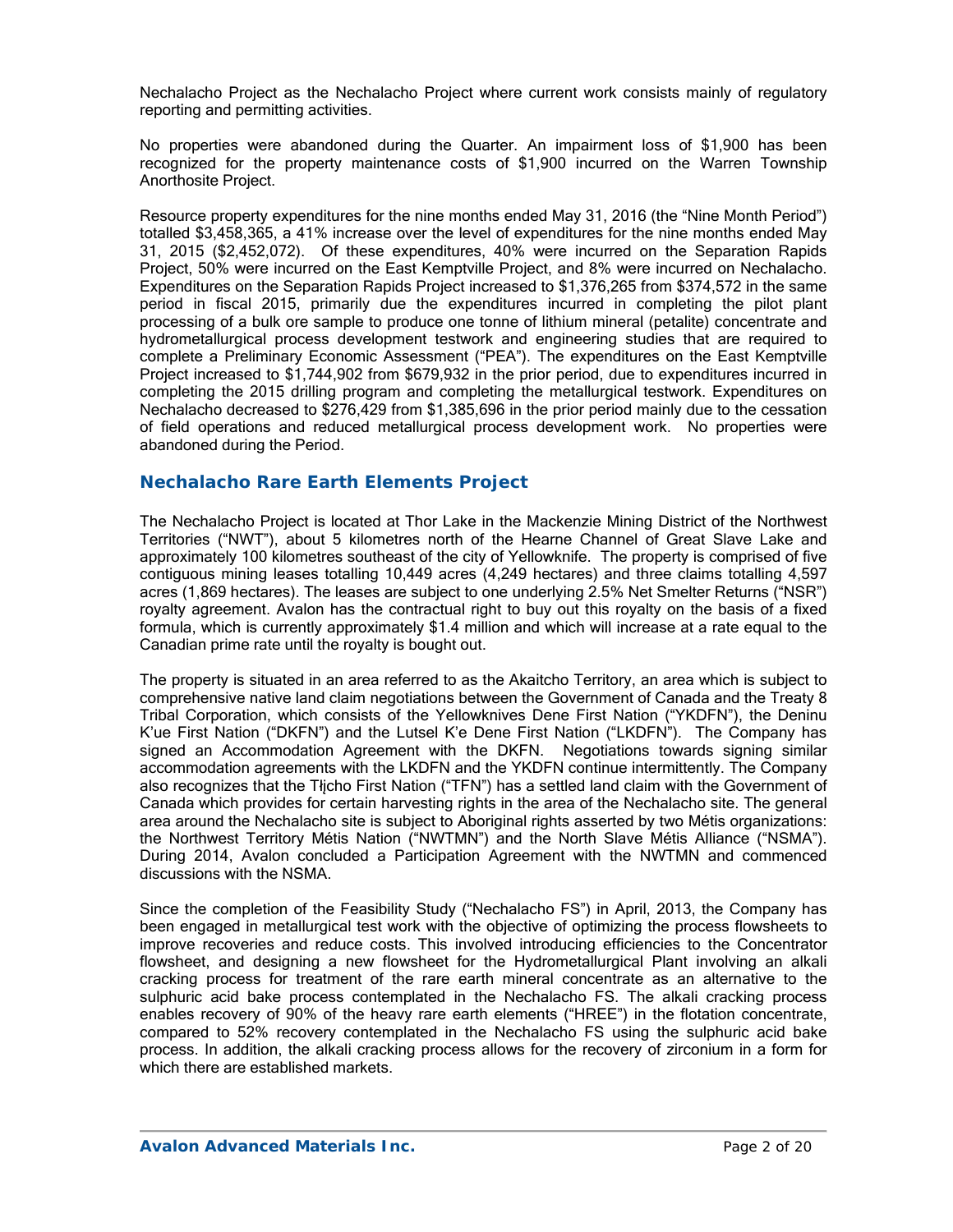Optimization of the alkali cracking process flowsheet is substantially complete except for finalizing certain details around reagent recovery and recycling. Work here has indicated an 80% reduction in hydrochloric acid, 90% reduction in magnesium oxide and almost 100% reduction in calcium carbonate consumption compared to the Nechalacho FS could be achievable along with associated sustainability benefits. The new potential flowsheet also successfully suppresses the precipitation of cerium and separates the lanthanum, both of which dilute the value of the mixed HREE product.

The only metallurgical testwork investigations conducted during the Nine Month Period related to the recovery of zirconium and production of marketable quality zirconium basic sulphate ("ZBS") and zirconium oxychloride ("ZOC") products. Reworking of the process design criteria, plant designs and cost estimates for both the Concentrator and Hydrometallurgical Plant, along with any revisions to the mine plan, are continuing to be developed internally.

Several sites in western Canada have been under consideration for the location of a new Hydrometallurgical Plant. The original plant design contemplated in the Nechalacho FS was planned to be located in Pine Point, NWT, but this area has insufficient infrastructure to support the new plant design. A number of potential sites meeting the necessary infrastructure requirements have been identified in Saskatchewan and Alberta. An excellent potential site was identified in Saskatchewan but nothing has yet been finalised.

A further integrated pilot plant campaign has been planned but will only proceed when funding becomes available. This is designed to fully evaluate process performance particularly with the incorporation of the acid/reagents recovery circuits and associated recycle streams and would include all unit operations from crushing of ore right through to the generation of a mixed rare earth precipitate. The total bulk sample of ore required for this pilot plant is approximately eight tonnes. This material is being stored in Yellowknife and Lakefield, Ontario, until such time as the funding becomes available to proceed with the pilot plant work, presently estimated at approximately \$4.0 million. There is no firm timeline for when this work will be carried out. In the meantime, the Company continues to monitor various academic research initiatives into new, and more efficient, rare earth extractive technology, through its continuing participation in Canadian Rare Earth Elements Network.

The Company is also monitoring developments in the global rare earths market and maintaining dialogue with potential future customers and strategic partners. Many consumers continue to be concerned about security of supply of heavy rare earths outside China. It has been reported that the Chinese government has selected six companies to consolidate and control the rare earth industry in China, but it has not been able to control the illegal production, processing and sale of Chinese rare earths. As a result of the illegal mining activity and reduced export restrictions on legal production, the market price for all rare earths has fallen and availability outside of China is now reported to be good. This has lowered the pressure on non-Chinese consumers to seek outside China sources of supply and has led, in part, to the Chapter 11 filing of Molycorp Inc., one of the two major producers of rare earths outside China.

While permits for pre-construction work are already in place, the Company is continuing to slowly progress the permitting process to obtain the Class A Water License and Land Use Permit authorizing mine construction, operation and closure activities. The process can be accelerated again at any time with the expectation that it would then be completed in approximately 4-6 months. The Company may consider doing this in 2016 if funding is available and circumstances are favourable. During the quarter, the annual report as required under existing permits was filed with the Mackenzie Valley Land and Water Board, and an application to extend the existing exploration permit was submitted to maintain existing site facilities in preparation for future activities.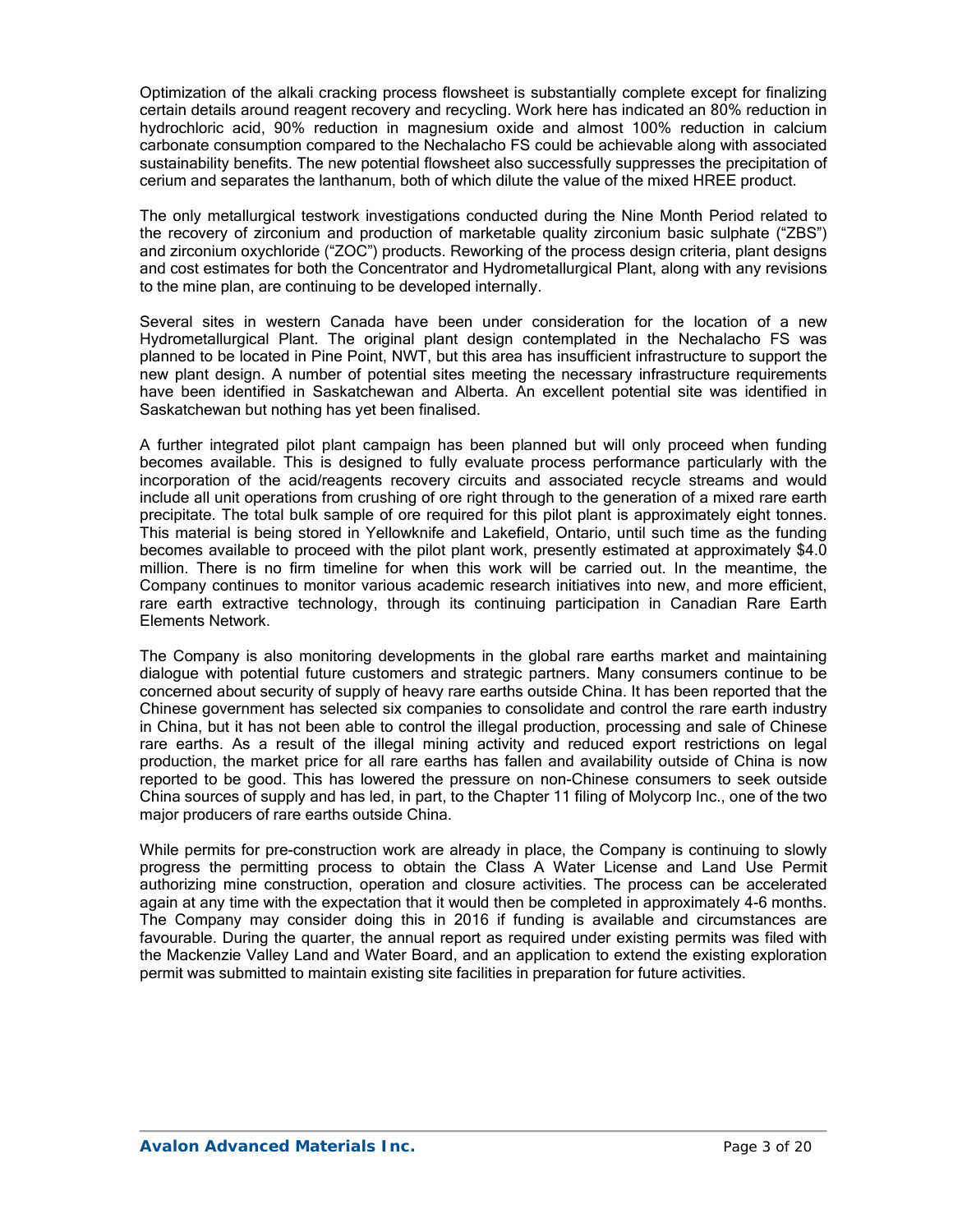The key factors going forward influencing the Nechalacho Project schedule, all of which are somewhat dependent on one another, are: securing one or more strategic or financial partners; securing sufficient binding agreements for offtake to support project financing, the availability of equity and debt financing at a reasonable cost and the receipt of all requisite construction and operating permits.

Expenditures during the Quarter totalled \$83,047 (2015 - \$225,052), which were primarily incurred on the disposal of certain metallurgical tailing materials and mining lease payments.

Unless otherwise noted, the technical information on the Nechalacho Project has been reviewed and approved either by the Company's Senior Vice President Metallurgy and Technology Development, Mr. David Marsh, FAusIMM (CP), or Dr. William Mercer, PhD, P.Geo. (Ontario), P. Geo. (NWT), Vice President, Exploration, who are both Qualified Person under NI 43-101.

### *East Kemptville Tin-Indium Project*

The Company incurred \$110,574 (2015 - \$228,537) in expenditures during the Quarter on the East Kemptville Project in Yarmouth County, Nova Scotia. Approximately 61% of these expenditures were incurred on completing the analytical work from the 2015 drilling program and collecting a bulk sample from the low grade stockpile for metallurgical testing, 13% on metallurgical testing, 16% on the PEA, and 10% on environmental assessment work.

The Company holds mineral rights at East Kemptville through a "Special Licence", a form of mineral tenure granted by the Province of Nova Scotia in circumstances where there is a history of previous industrial land use activity (such as mining) in the area of interest. It does not immediately convey surface land rights and, accordingly, access must be arranged with the permission of surface rights holders (which was done in 2014 and renewed for 2015). Ultimately, with completion of a feasibility study and related environmental assessment work, a form of mining lease is obtainable from the government to secure the requisite surface land rights. Negotiations with the surface rights holders toward securing full tenure to the East Kemptville site are advancing steadily, (including a detailed due diligence review on environmental liabilities), and are expected to be concluded in mid-2016.

The Company first acquired a Special Licence at East Kemptville in 2005 and it has been subsequently renewed multiple times while the Company negotiated access to the site. During the quarter ended May 31, 2015, by Order in Council, the Government of Nova Scotia approved an application for a new Special Licence reflecting the entire original mine site . The new Special Licence designated Special Licence No. 50462, has a term of three years beginning February 2, 2015 and includes an obligation to incur \$5.25 million in expenditures over the three years including \$2,250,000 by January 31, 2017 (of which \$2,723,529 had been incurred by May 31, 2016). It is renewable for an additional two one-year periods. The total area covered by the new Special Licence is 2,880 acres.

During the Nine Month Period, the Company completed a \$1.3 million work program utilizing funding secured in the Company's two recent equity offerings completed in December, 2014 and May, 2015. This work includes preliminary metallurgical process testwork, diamond drilling and environmental studies towards the completion of a PEA.

The 2015 drilling program was completed in November 2015 and had the objective of upgrading inferred mineral resources in the Main and Baby Zones into the indicated and measured categories as well as testing other known tin occurrences in the area. In addition, the drilling program provided further samples for metallurgical testing and assisted in developing geotechnical knowledge of the deposit. Twenty-two drill holes totalling 4,514 metres were completed on the Main, Baby and Duck Pond Zones with assay results from the Baby Zone holes released on November 3, 2015. Results were in line with expectations and confirm continuity of the mineralized zone to depth. Highlights include intersections of 0.46% tin (Sn), 25.2 ppm indium (In) and 0.63% zinc (Zn) over 82.3 metres (EKAV-15-10), 0.23% Sn, 15.6 ppm In and 0.33% Zn over 36.25 metres (EKAV-15-09) and 0.25% Sn, 29.4 ppm In and 0.64% Zn over 18.67 metres (EKAV-15-11). During the Quarter, a series of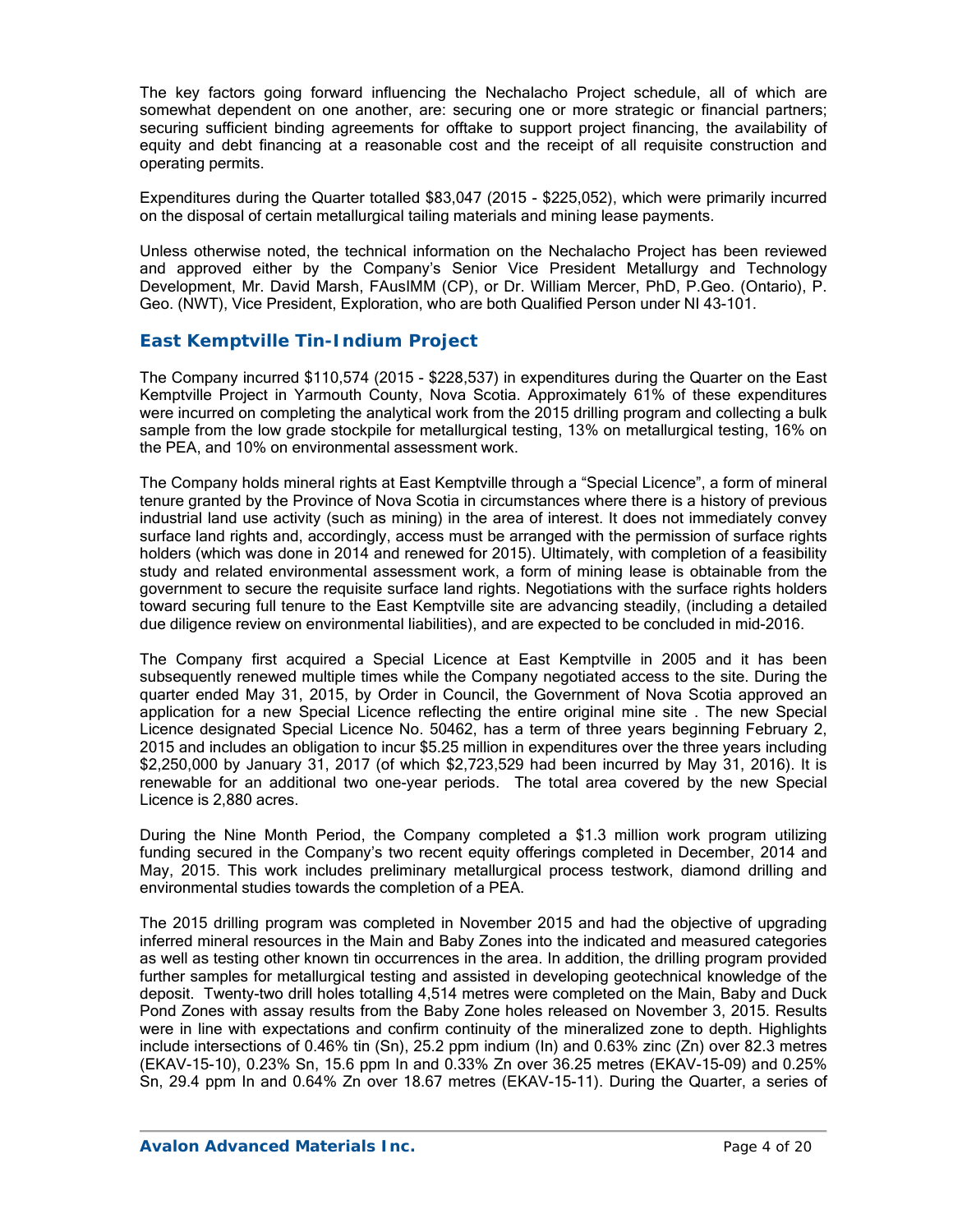grab samples were collected from the surface ore stockpiles and the results provided a preliminary confirmation of the reported historical estimate of the average grade of the stockpiles. A drilling program is tentatively planned for the fall of 2016 to more systematically sample the stockpiles and map the internal grade distribution in more detail. This information will be included in a future resource update.

Bench scale metallurgical testing, using sample material collected during the 2014 drill program, was carried out a commercial laboratory located in Cornwall, England with expertise in tin metallurgy, and was completed late in December 2015. This work program investigated all aspects of the flowsheet including milling, copper and zinc sulphide flotation as well as tin recovery by both gravity and flotation processes. The recovery of indium to the zinc concentrate was also monitored. This test program will eventually lead to larger scale pilot plant testing using representative bulk samples collected from future drilling and existing ore stockpiles at the site. The results from this test program confirmed the ability to produce a tin concentrate with >50% tin, a zinc concentrate of >50% zinc (also containing 0.175% Indium) and a copper concentrate at >20% copper with scope for further grade improvements. Additional work to optimize the tin recovery flowsheet is ongoing.

Current work is focused on evaluating the economics of a small scale development scenario involving the processing of almost 6 million tonnes of surface ore stockpiles at the rate of 100 tonnes per hour ("tph") for the recovery of a tin concentrate through a small, modular designed gravity process plant. Further testwork on a simple gravity only circuit has been completed using stockpiled ore and produced higher than targeted concentrate grades and further work is now planned to maximize recovery. A preliminary economic assessment of the small-scale development scenario is targeted for Q4 2016. This scenario offers the potential for near term production at a relatively low capital expenditure with low environmental impact by taking advantage of existing tailings management facilities. Processing of the stockpiles would also contribute to the long term environmental remediation of the site.

Avalon has begun commercial discussions with several parties interested in new sources of supply of tin concentrate or interested in tin development opportunities. Samples of the stockpiled ore have been sent to one interested party and others are waiting for tin concentrate samples.

Environmental studies are examining the nature of the waste material generated from renewed operations, as well as the conditions required for bringing the existing operation into readiness for future production. These studies included work on future closure strategies and baseline studies such as species at risk surveys and studies on effluent chemistry management. Opportunities have now been identified to significantly reduce the existing site environmental and associated financial liabilities through innovative management of future waste rock and tailings and through the processing of ores already stockpiled on site. These are anticipated to significantly reduce or eliminate the need for ongoing site care and maintenance. The detailed due diligence review of the historic environmental liability, led by Mark Wiseman, Vice-President, Sustainability, related to the acquisition of the surface rights continued to advance during the Quarter.

Unless otherwise noted, the technical information on the East Kemptville Tin-Indium Project has been reviewed and approved either by the Company's Senior Vice President Metallurgy and Technology Development, Mr. David Marsh, FAusIMM (CP), or Dr. William Mercer, PhD, P.Geo. (Ontario), P. Geo. (NWT), Vice President, Exploration, who are both Qualified Person under NI 43- 101.

### *Separation Rapids Lithium Project*

During the Quarter, the Company incurred \$277,754 (2015 - \$142,149) in expenditures on the Separation Rapids Lithium Project, near Kenora, Ontario. Approximately 40% was spent on metallurgical test work, 38% on engineering and technical studies related to the PEA, 16% on updating the geological resource model, with the balance incurred on community engagement, and permitting.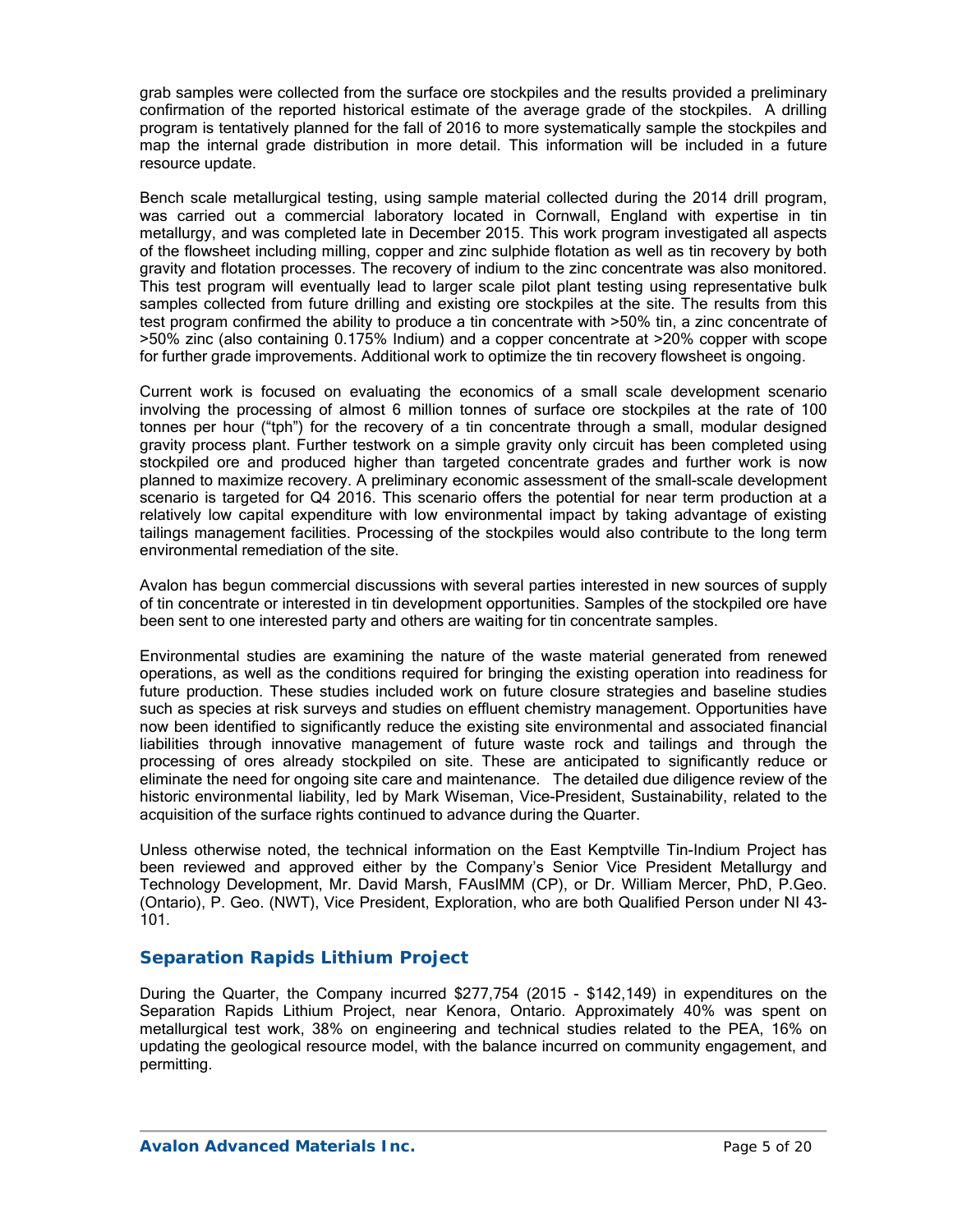Previously reported test work completed in 2014-15 confirmed the potential for producing a high purity petalite concentrate from the ore through a single process stream. It has also successfully produced a marketable feldspar by-product. Small test samples of the petalite product were sent to a number of potential customers in the glass-ceramics industry for analysis. These customers subsequently confirmed that the quality of the samples meets their requirements and requested larger trial quantities for further evaluation.

A 30-tonne bulk sample of crushed ore was shipped to a pilot plant in Germany in September, 2015 and in February, 2016, the production of a one-tonne sample of high purity petalite concentrate assaying >4% Li<sub>2</sub>O and <0.01% Fe<sub>2</sub>O<sub>3</sub> was completed. The sample was processed using the Company's proven flow sheet and the concentrate will now be used for two purposes:

- 1) to deliver larger product samples to potential customers in the glass–ceramics industry who have already tested and approved the material based on earlier analysis of small test samples;
- 2) to generate concentrate for additional process development work with the objective of producing high purity lithium chemical products from the petalite concentrate for the lithium ion battery manufacturing industry.

Growing demand for rechargeable batteries in electric vehicles and home energy storage is expected to result in continued growth in consumption of lithium. There is general consensus among industry analysts that demand for lithium will at least double over the next 10 years and that a supply deficit will emerge in the market as existing producers struggle to meet the rapidly growing demand. Several companies in the lithium business have already expressed interest in participating in the future development of the Project. The potential exists for the Company to serve both the glass-ceramics and the battery materials markets going forward as the petalite mineral concentrate (which represents the final product for the glass-ceramics industry) is the intermediate product for making a battery material.

Initial testwork conducted in 2015 confirmed the potential to produce battery-grade lithium carbonate (>99.5% pure) from the petalite concentrate. Market studies carried out for the Company later in 2015 indicated increasing demand for lithium hydroxide as a preferred form of lithium compound in the electric vehicle battery industry going forward. Accordingly, the Company is designing an innovative hydrometallurgical process to produce this form of lithium product from the petalite concentrate. The potential for production of high purity lithium hydroxide was demonstrated in the 2015 work program and now a scaled-up test program is underway to further evaluate this process and generate cost information for a PEA focused on the battery materials market opportunity. This work is scheduled for completion in July, following which the PEA will be finalized.

Previous work had already demonstrated the potential to produce a high quality feldspar concentrate from the petalite flotation tailings and a recent investigation determined that, with further milling, this material is a potential alternative to nepheline syenite as a filler in paints as well as having a number of specialised ceramic applications.

A separate test program has recently commenced to investigate the potential to produce a high purity silica product from the tailings after petalite and feldspar removal. If successful, this material could have applications in semi-conductor applications, telecommunications, and microelectronics. The results from this preliminary investigation are currently under review to determine next steps.

The metallurgical programs are being conducted under the direction of David Marsh, Senior Vice-President, Metallurgy and Technology Development.

Permits were acquired and initial rehabilitation work on the access road to the site was carried out in October, 2015. Additional work is required before the road would be passable under all weather conditions and this work is being planned for Q4 2016. Once this work is completed, the site will be more readily accessible for future bulk sampling work and diamond drilling programs, contemplated for the fall of 2016.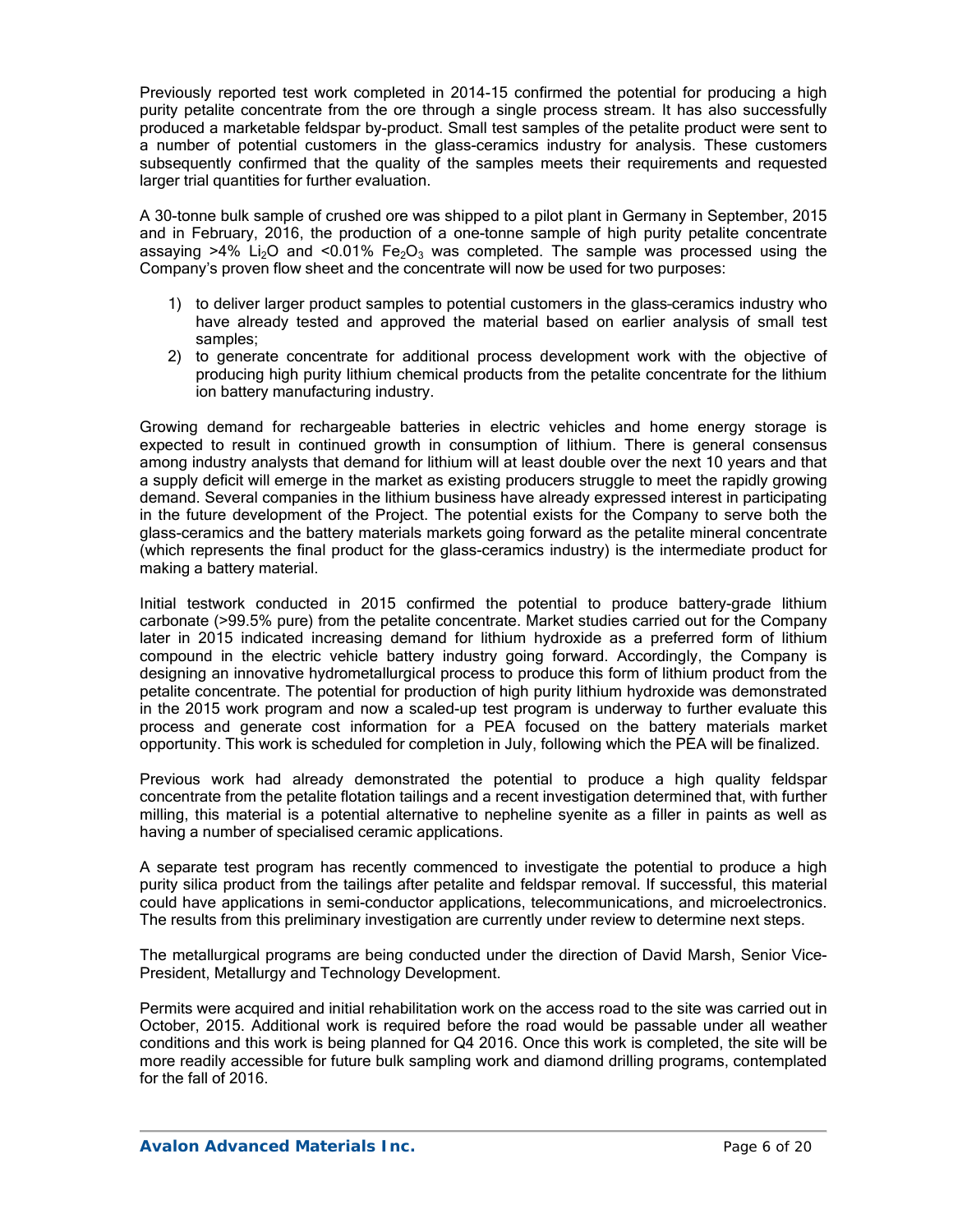An updated mineral resource estimate is being prepared to bring the historical NI 43-101 resource estimate into compliance with current NI 43-101 resource reporting protocols. This includes resampling of drill core and analytical work applying modern QA/QC methodology. This work is being performed under the supervision of Dr. William Mercer, PhD, P.Geo. (Ontario), P. Geo. (NWT), Vice President, Exploration. The updated resource estimate will be used for the PEA following a review by the independent Qualified Person.

In addition to the extensive environmental baseline work previously completed, tailings analysis test work was initiated. This was done in preparation for the development of a tailing management facility and water treatment system, designed for the updated process flowsheet. Work was advanced related to open pit mine design that will allow a waste rock management strategy to be developed. Both are anticipated to be finalized in Q4, all combining to finalize a site layout. Any mitigation required for potential impacts to aquatic habitat near the site will be prepared for project permitting. No *Species at Risk Act* concerns were identified at the site, though additional baseline work may be required for the access road and potential power transmission line.

The Company is also investigating alternatives for delivery of clean energy to the project site, utilizing local hydro-electric power generation capacity and/or power from waste wood products. Engagement with local indigenous peoples continued, including preliminary discussions related to the potential development of a new "run-of-river" hydro power generation facility on the English River near the Project site. Further studies on this possibility are planned.

Unless otherwise noted, the technical information on the Separation Rapids Lithium Project has been reviewed and approved by the Company's Senior Vice President, Metallurgy and Technology Development, Mr. David Marsh, FAusIMM (CP), who is a Qualified Person under NI 43-101.

### *Miramichi Tin Project*

During the Quarter the Company incurred \$11,662 on the new claims in the Mount Douglas area of southern New Brunswick, primarily related to site visit and preparatory work for the small drilling program tentatively planned for this summer. The results of reconnaissance grab samples collected during the fall field program at the Mount Douglas area were encouraging, showing an average of 0.25% tin in the Pocologan Zone (22 samples) and 0.18% tin (8 samples) and 0.24% tungsten (10 samples) in the Lake Anthony Brook Zone. These occurrences have never been previously drilled.

Unless otherwise noted, the technical information on the Miramichi Tin Project has been reviewed and approved by Dr. William Mercer, PhD, P.Geo. (Ontario), P. Geo. (NWT), Vice President, Exploration, who is a Qualified Person under NI 43-101.

# **Corporate Social Responsibility ("CSR")**

In November 2015, the Company released its fourth comprehensive Sustainability Report. The 2015 Sustainability Report is available for download on the Company's website at: http://www.avalonadvancedmaterials.com

The 2015 Sustainability Report was prepared in accordance with the Global Reporting Initiative ("GRI") Version 4 guidelines for core reporting. In accordance with the guidance, the Company conducted a review of the 2014 detailed materiality assessment process identifying the topics that have the highest priority to the Company and its communities of interest. This report focuses on the social, environmental and economic issues that are most material to the Company. In response to comments from our readership, a more focused report has been prepared and formatted to permit focused access to sections of the report. It also provides the detailed underlying data for those who wish to complete a more in-depth analysis and links to related corporate governance.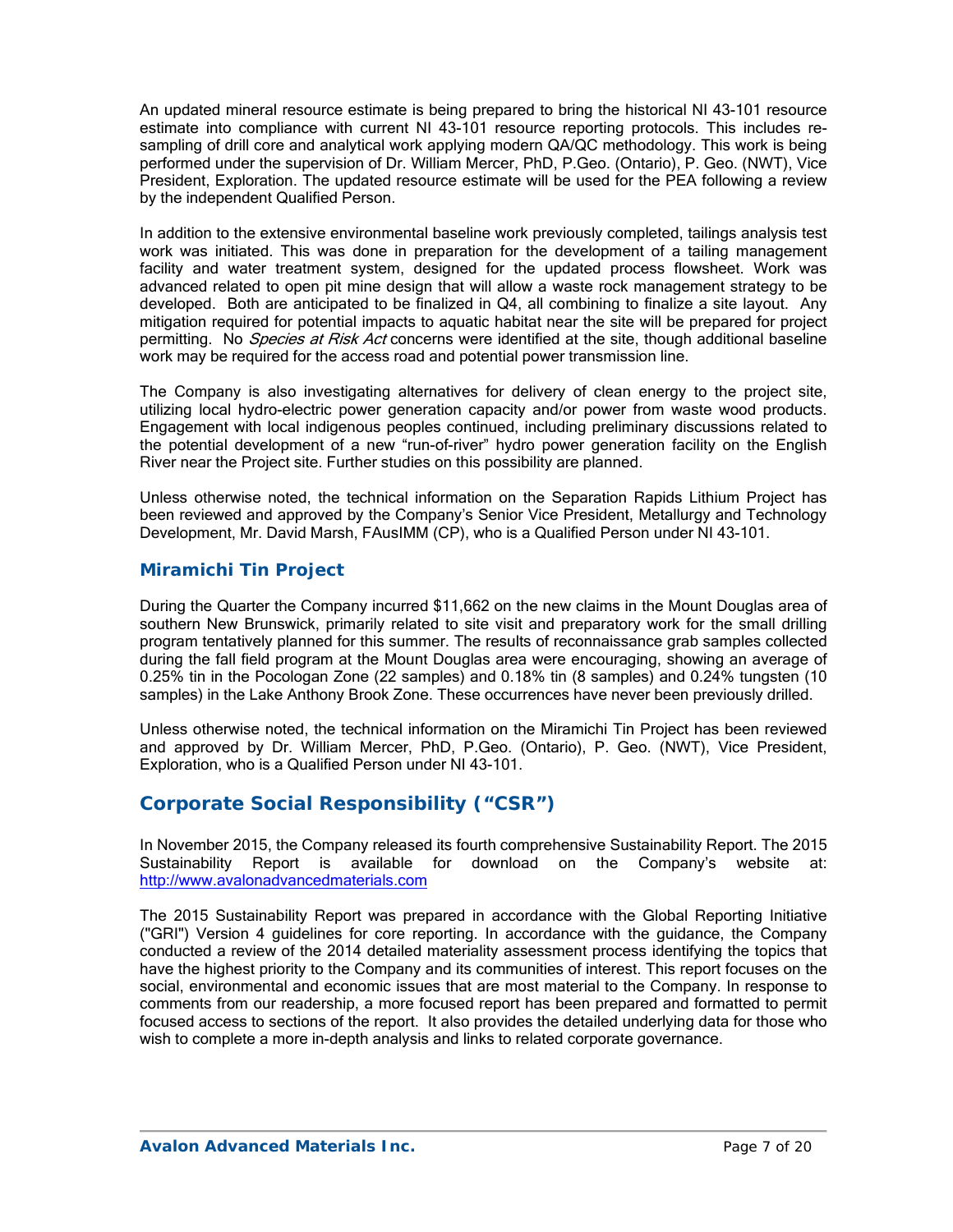The 2015 Report also incorporates a self-assessment of Fiscal 2015 performance and sets targets for 2016 against the applicable Mining Association of Canada's 'Toward Sustainable Mining' indicators. The Company's sustainability reporting period has now been aligned with its fiscal year ended August 31. A mid-year review of 2016 targets confirmed Avalon is largely on schedule to meet them. Work was initiated on the 2016 report.

In addition to the Company's safety performance, the report highlights many other positive accomplishments such as the risk management program, management system development and metallurgical improvements that contribute to improved environmental performance to name a few. Avalon is committed to signing a Socio-Economic agreement with the Government of the Northwest Territories prior to starting construction of the Nechalacho Project and will continue to negotiate and implement Accommodation Agreements with the Company's Aboriginal partners. Dialogue has also been initiated with the Acadia First Nation in Nova Scotia as it relates to the East Kemptville Project and with Wabaseemoong Independent Nations ("WIN") with respect to the Separation Rapids Lithium Project. The Company renewed its MOU with WIN in 2013.

To provide independent advice as to the efficacy of the Company's CSR work, the Company maintains an independent Sustainability Advisory Committee ("SAC") that meets intermittently to review all of the Company's sustainability-oriented work at all its projects. A meeting has been scheduled in Q4 fiscal 2016.

In recognition of its sustainability efforts, Avalon has been recognized for the second straight year by *Corporate Knights*' 2016 Future 40 Responsible Corporate Leaders in Canada, from a shortlist of 107 eligible small and mid-cap organizations.

## **Administration and Other**

Corporate and Administrative expenses totalled \$718,227 during the Quarter, a 18% decrease over the amount incurred during the comparative quarter in fiscal 2015 (\$875,169). This decrease reflects the Company's continuing efforts to reduce overhead costs. The main areas of decreased operating expenses for the Quarter were salaries, benefits and directors' fees, occupancy costs, marketing and sales expenses, and the Part XII tax on the unspent amount of flow-through financing renounced under the look-back rule.

Salaries, benefits and directors' fees for the Quarter decreased by approximately 17% to \$389,368 compared to \$468,022 for the same quarter in fiscal 2015. The decrease in salaries, benefits and directors' fees was primarily related to reduced staffing levels and the further reduction in directors' fees starting in January 2016.

Occupancy costs decreased by 19% to \$77,090 during the Quarter compared to the same quarter in fiscal 2015. The decrease is primarily related to the closing of the Company's office in Delta, BC in May of 2015.

Marketing and sales related expenses decreased by \$10,096 (27%) during the Quarter compared to the same quarter in fiscal 2015, which primarily related to the reduction in travel.

Expenses on public and investor relations totaled \$130,283 compared \$124,041 for the same quarter in fiscal 2015. Investor relations activities during and subsequent to the end of the Quarter included investor roadshows and/or conferences in Phoenix, Minneapolis, New York, Boston, London, Zurich and Geneva. In London, the Company presented at a lithium ion battery supply chain conference organized by Benchmark Minerals Intelligence that attracted well over 100 attendees, confirming the growing investor interest in lithium and other critical battery materials.

Share based compensation earned during the Quarter totalled \$78,936 compared to \$157,135 for the same quarter in fiscal 2015. This decrease is primarily related to the decrease in the estimated average fair values and the number of options earned during the Quarter compared to the same quarter in fiscal 2015.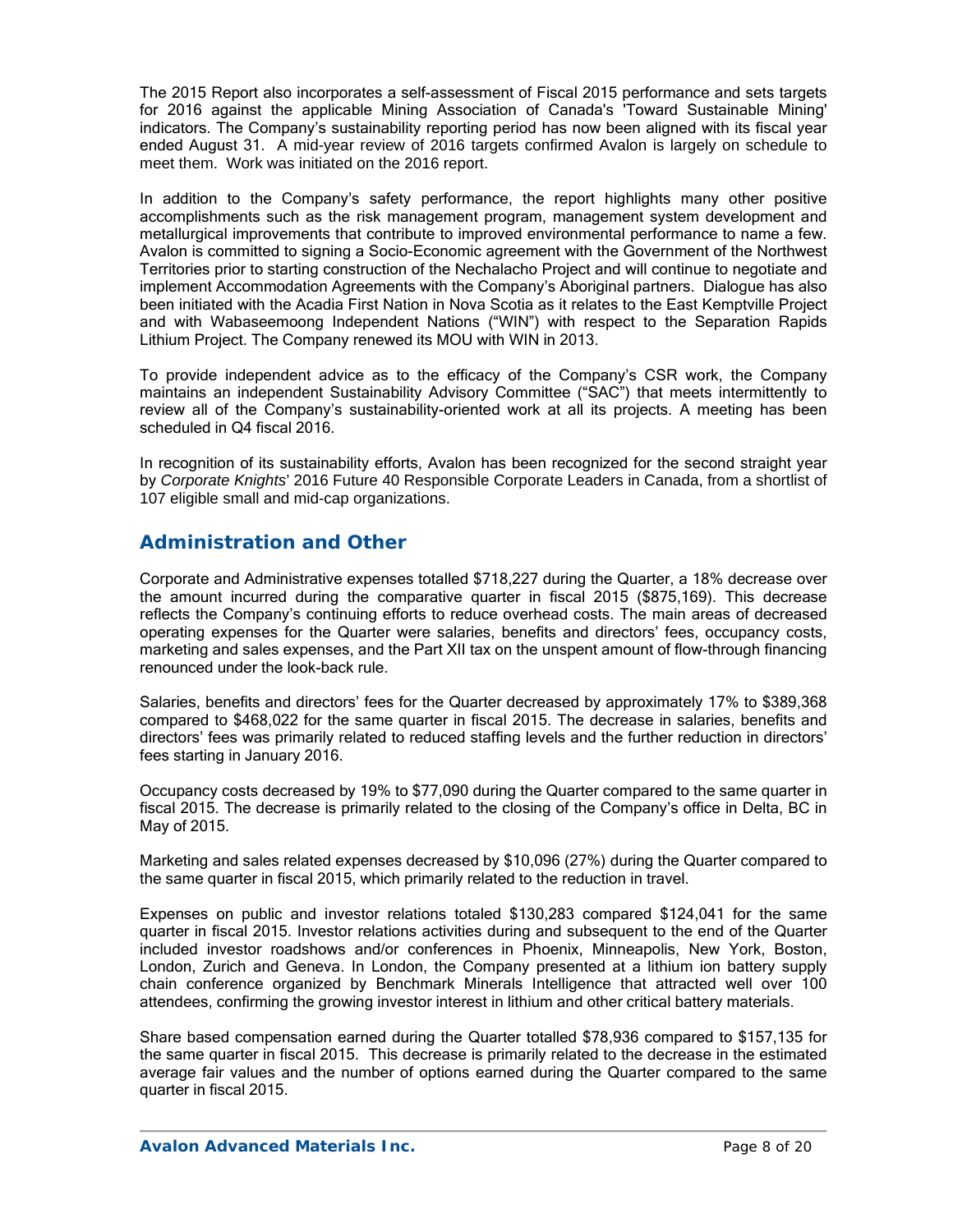Lower cash balances resulted in interest income decreasing to \$7,700 for the Quarter compared to \$13,538 for the same quarter in fiscal 2015.

For the Nine Month Period, corporate and administrative expenses totalled \$2,539,802 compared to \$3,089,811 for the same period in fiscal 2015. The main areas of decreased operating expenses for the Nine Month Period were salaries, benefits and directors' fees, filing and transfer fees, audit assurance and related services, financing advisory services and expenses, occupancy costs and marketing and sales expenses.

Consistent with the Quarter and for similar reasons, salaries, benefits and directors' fees for the Nine Month Period decreased by approximately 13% to \$1,350,221, compared to the same period in fiscal 2015.

Filing and transfer fees decreased by 22% to \$162,037 during the Nine Month Period compared to the same period in fiscal 2015. The decrease is primarily related to the decrease in participation fees paid to the Ontario Securities Commission and the decrease in annual listing fees paid due to the Company's move to the OTCQX Best Market from the NYSE MKT. The participation fee paid during the Nine Month Period was based on the Company's average market capitalization in fiscal 2015, whereas the participation fee paid in the same period in fiscal 2015 was based on the Company's average market capitalization in fiscal 2011.

Fees for audit assurance and related compliance services for the Nine Month Period decreased by approximately 43% to \$80,621 compared to \$140,495 for the same period in fiscal 2015. The decrease is primarily related to the elimination of quarterly financial statement review services and related compliance services in Q2 and Q3 of fiscal 2016 to conserve cash resources as these services are no longer mandatory following the Company's move to the OTCQX Best Market from the NYSE MKT.

No financial advisory fees and expenses were incurred during the Nine Month Period compared to \$37,853 for the same period in fiscal 2015. This decrease is related to a decreased amount of work with respect to financing initiatives related to the Project provided by third party consultants.

Consistent with the Quarter and for similar reasons, occupancy costs for the Nine Month Period decreased by approximately 13% to \$229,443 compared to \$264,144 for the same period in fiscal 2015.

Marketing and sales related expenses decreased by \$48,500 (42%) during the Nine Month Period compared to the same period in fiscal 2015, which primarily related to the reduction in travel and to the decrease in fees paid to consultants in assisting the Company in its market development and government relations work. This was achieved by performing a higher portion of the work in-house.

Stock-based compensation decreased to \$272,605 from \$633,092 during the Nine Month Period compared to the same period in fiscal 2015. This decrease is primarily related to the decrease in the estimated fair values and the number of options earned during the Nine Month Period compared to the same period in fiscal 2015.

On May 31, 2016, the fair value of the Company's outstanding warrants denominated in US\$ were re-measured using the Black-Scholes pricing model, which resulted in a loss of \$322,372 for the Nine Month Period (being the increase in the estimated value of these warrants between August 31, 2015 and May 31, 2016) and a loss of \$456,932 (being the increase in the estimated value of these warrants between February 29, 2016 and May 31, 2016). The changes in the estimated value of these warrants at the various valuation dates are mainly caused by the fluctuation in the trading price of the Company's common shares as at May 31, 2016 compared to August 31, 2015 and February 29, 2016.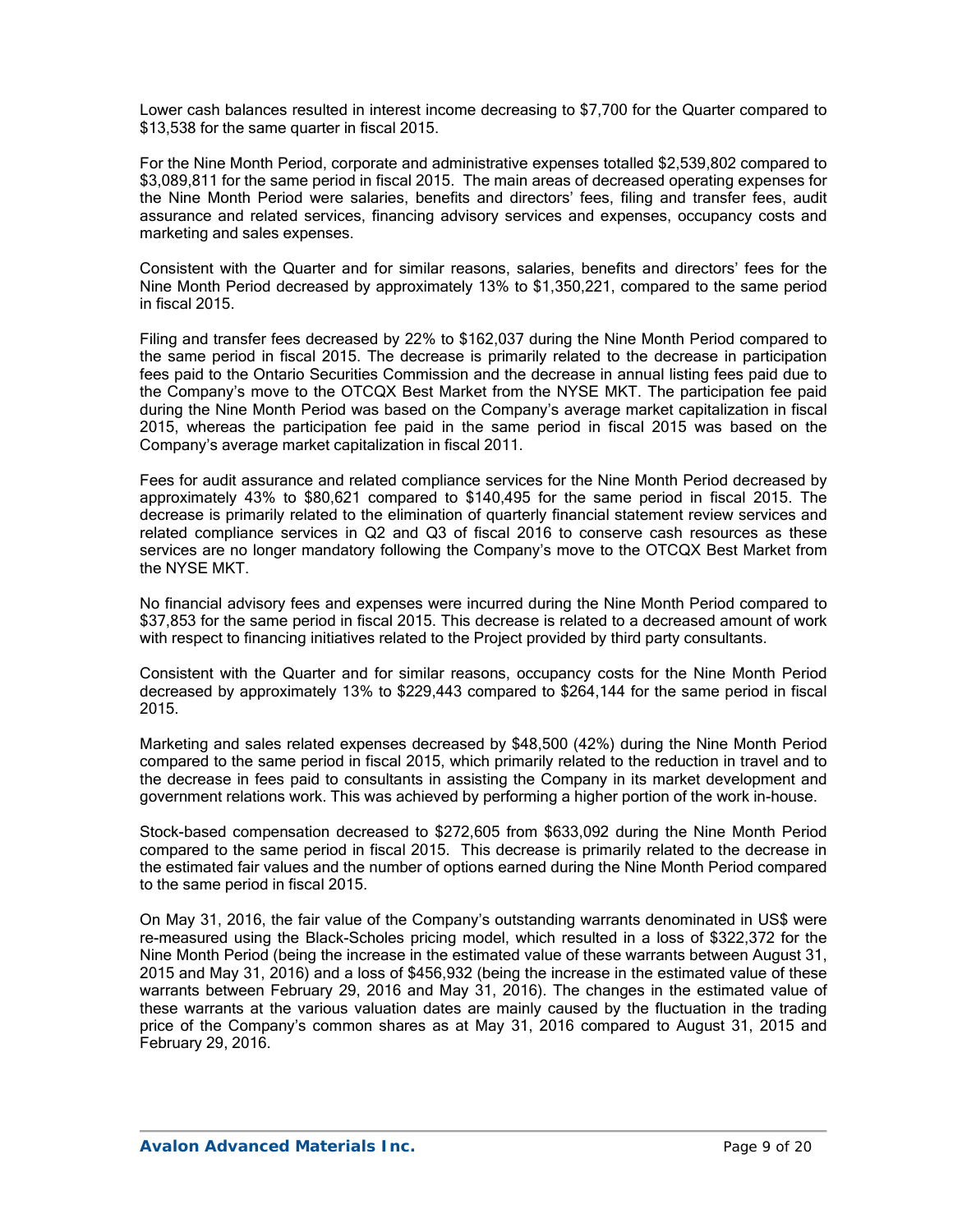# **Summary of Quarterly Results**

The following selected financial data is derived from the unaudited condensed consolidated interim financial statements of the Company:

| <b>Fiscal Year</b>                         |           | 2016                             |         |         | 2014          |                |                |         |
|--------------------------------------------|-----------|----------------------------------|---------|---------|---------------|----------------|----------------|---------|
| For the Quarters Ended                     | May 31    | <b>Feb. 29</b><br><b>Nov. 30</b> |         | Aug. 31 | <b>May 31</b> | <b>Feb. 28</b> | <b>Nov. 30</b> | Aug. 31 |
|                                            |           |                                  |         |         |               |                |                |         |
| Revenue (Interest)                         | 7.700     | 7.683                            | 13.895  | 21.911  | 13.536        | 15.152         | 15.415         | 21,343  |
| Net Loss before discontinued<br>operations | 1,234,913 | 954.982                          | 645.304 | 226.209 | 748.724       | ,582,569       | 618,872        | 230,266 |
| Net Loss                                   | 1,234,913 | 954.982                          | 645.304 | 226,209 | 748.724       | .582.569       | 618.872        | 230,266 |
| Net Loss, per share, basic<br>land diluted | 0.01      | 0.01                             | 0.00    | 0.00    | 0.01          | 0.01           | 0.00           | 0.00    |

The fluctuation on quarterly net loss is primarily due to share-based compensation expenses recognized as stock options granted to directors, officers, employees and consultants of the Company are earned, the impairment losses recognized on resource properties and changes in the fair value of warrants denominated in foreign currency. The costs of resource properties are written down at the time the properties are abandoned or considered to be impaired in value.

## **Liquidity and Capital Resources**

In management's view, given the nature of the Company's operations, which consist of the exploration and development of mining properties, the most relevant financial information relates primarily to current liquidity, solvency, and planned property expenditures. The Company's financial success will be dependent on the economic viability of its resource properties and the extent to which it can discover and develop new mineral deposits. Such development may take several years to complete and the amount of resulting income, if any, is difficult to determine. The sales value of any mineralization discovered by the Company is largely dependent on factors beyond the Company's control, including the market value of the metals and minerals to be produced.

As at May 31, 2016, the Company had adjusted working capital of \$2,418,712 (which is calculated by adding back the deferred flow-through share premium of \$184,344 and the liability for warrants denominated in foreign currency of \$611,229 to the net current assets of \$1,623,139) and cash and cash equivalents on hand of \$2,731,045. As the de-recognition of the balances of the deferred flowthrough share premium and the liability for warrants denominated in foreign currency accounts will not require the future out flow of resources by the Company, it is management's belief that the adjusted working capital figure provides useful information in assessing the Company's liquidity. Substantially all of the Company's cash and cash equivalents are held at a major Canadian chartered bank in cashable guaranteed investment certificates bearing an annual interest rate of 1.0%. As at August 31, 2015, the Company had adjusted working capital of \$5,263,216 and cash and cash equivalents on hand of \$5,247,738.

The Company's current operating expenditures, excluding expenditures on resource property work programs, are approximately 360,000 per month. The Company's current anticipated resource property expenditures planned to be incurred during the year ending August 31, 2016 are budgeted at approximately \$3,500,000 (excluding capitalized salaries and benefits), of which approximately \$2,660,000 had been incurred as at May 31, 2016 with approximately \$1,400,000 and \$1,700,000 of these expenditures being allocated to the East Kemptville Project and the Separation Rapids Project, respectively.

The Company believes its present cash resources are sufficient to meet all of its current contractual obligations, administrative and overhead expenditures, and planned exploration programs until the end of September 30, 2016. However, there can be no assurances that the Company will be able to raise additional funds required for all planned expenditures. As a result, certain expenditures may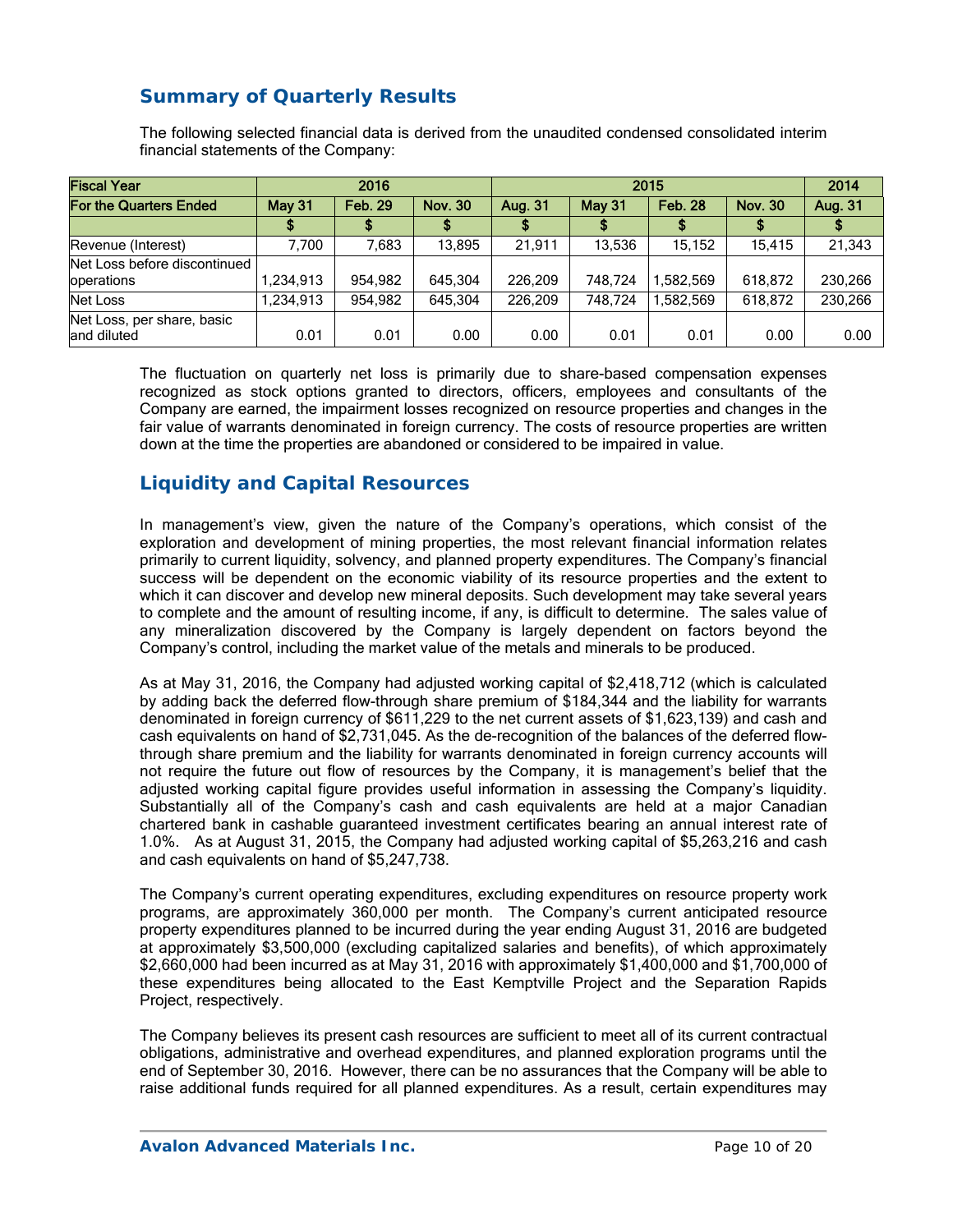have to be delayed until sufficient funding has been raised. Given the continuation of weak investor sentiment and capital market conditions in the junior resource sector, there exists an uncertainty as to the Company's ability to raise additional funds on favourable terms or at all. This condition indicates the existence of a material uncertainty that raises substantial doubt about the Company's ability to continue as a going concern. The Company's expenditures on other discretionary exploration and development activities have some scope for flexibility in terms of amount and timing, which can be adjusted accordingly.

The Company continues to work on attracting more substantial project financing through the participation of one or more strategic partners, a long term construction debt financing facility, and/or through the equity markets. If the Company is not able to secure financing on satisfactory terms, expenditures on the development of its projects will need to be delayed.

All of the Company's resource properties, with the exception of part of the Miramichi Tin Project, are owned, leased or licenced with minimal holding costs. The most significant holding costs being annual lease rental fees on Nechalacho of \$20,998 and the annual expenditures related to the mining leases at Separation Rapids and Warren Township totalling \$3,327. The Company is required to incur certain exploration expenditures on the East Kemptville Project in order to keep the new Special Licence in good standing (as described earlier under "Exploration and Development Activities") and to maintain its option on parts of the Miramichi Tin Project. To keep the option in good standing, the Company is required to incur exploration expenditures of \$75,000 by October 28, 2016 (of which \$59,544 had been incurred as at May 31, 2016) and make cash payments totalling \$120,000 over five years (including \$10,000 by October 28, 2016). The Company is also required to incur additional Canadian Exploration Expenditures of \$510,496 and \$524,700 by December 31, 2016 and December 31, 2017, respectively. These amounts are the remaining balance of the required expenditures resulting from the private placements completed in December, 2015 and March, 2016.

On May 27, 2015, the Company raised \$4.0 million pursuant to a prospectus offering. The planned use of proceeds from this offering was to incur \$2.5 million in resource property expenditures and \$1.5 million on working capital and general corporate purposes. The Company completed its use of these proceeds during the quarter ended February 29, 2016. The actual use of proceeds was consistent with the planned use of proceeds as disclosed in the prospectus.

A joint venture with an industry partner or end-user may represent an attractive alternative for financing the further stages in the development of the Project as well as the projects at Separation Rapids, East Kemptville, or Warren Township, once the capital requirements become relatively large.

The Company has an operating lease for its premises. As at the date of this MDA, the minimum lease commitments under these leases are as follows:

|                         | 25.483  |
|-------------------------|---------|
|                         | 313,224 |
|                         | 316.944 |
|                         | 316.944 |
| 2020 and thereafter $$$ | 105.648 |
|                         |         |

### **Off Balance Sheet Arrangements**

As at May 31, 2016, the Company had no material off balance sheet arrangements such as guaranteed contracts, contingent interests in assets transferred to an entity, derivative instrument obligations or any instruments that could trigger financing, market or credit risk to the Company.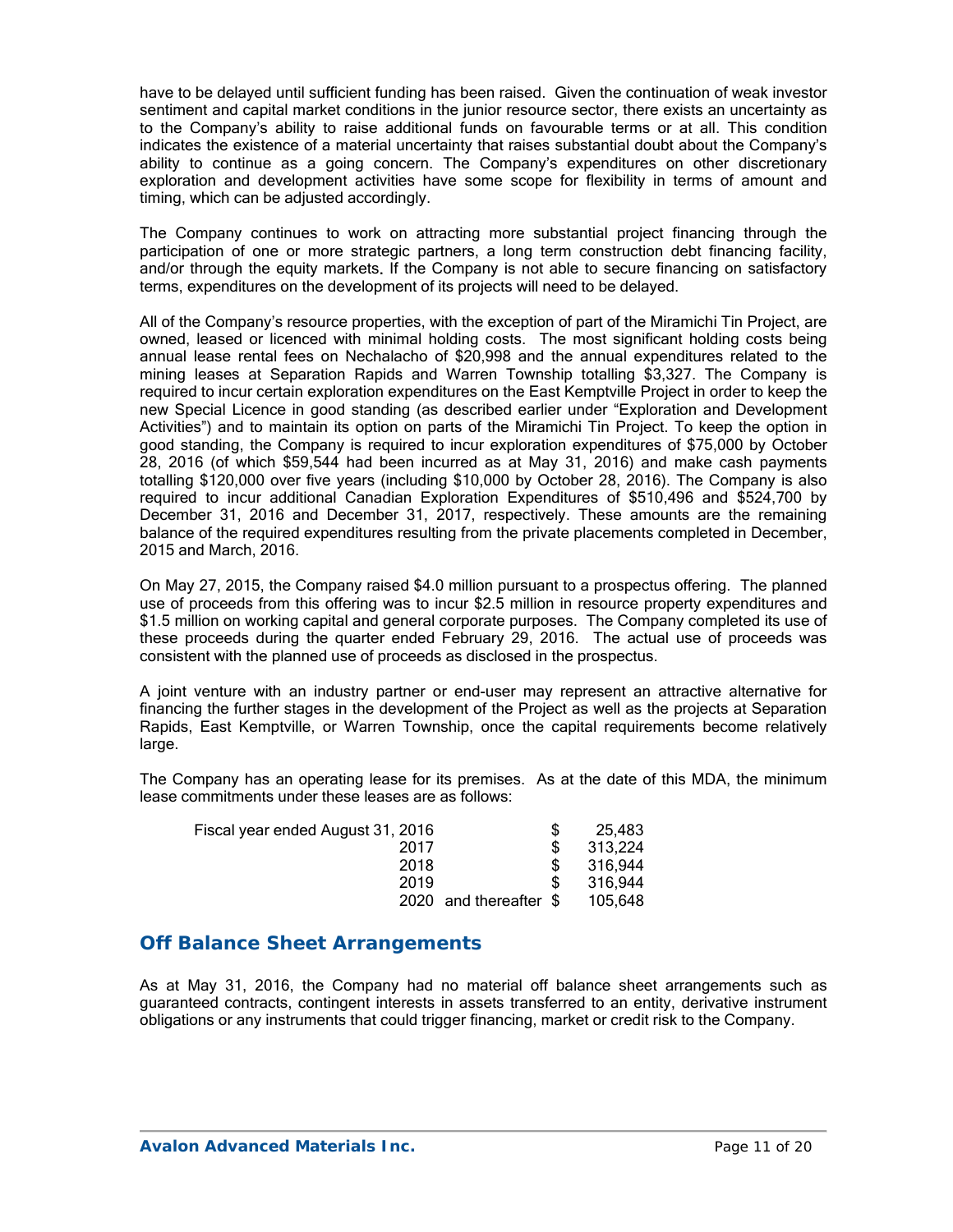# **Transactions with Related Parties**

Balances and transactions between the Company and its subsidiaries have been eliminated on consolidation and are not disclosed here. Details of the transactions between the Company and other related parties are disclosed below:

a) Trading transactions

There have been no material trading transactions with related parties during each of the three and nine month periods ended May 31, 2016 and 2015, except for the participation by Mr. Donald Bubar (a director and the President and CEO of the Company) in the company's private placement that was completed in December, 2014, in which 185,000 flow-through shares at \$0.27 per share were issued to Mr. Bubar, and Mr. Bubar's participation in the private placement that was completed on March 11, 2016, in which 1,000,000 units at \$0.10 per unit were issued to him.

b) Compensation of key management

The remuneration of directors and other members of the Company's senior management team during each of the three and nine months ended May 31, 2016 and 2015 are as follows:

|                                                                                      | <b>Three Months Ended</b> |  |                    | <b>Six Months Ended</b> |                      |  |                      |
|--------------------------------------------------------------------------------------|---------------------------|--|--------------------|-------------------------|----------------------|--|----------------------|
|                                                                                      | May 31,<br>2016           |  | May 31,<br>2015    |                         | May 31,<br>2016      |  | May 31,<br>2015      |
| Salaries, benefits and directors' fees \$<br>Share based compensation <sup>(1)</sup> | 422,181<br>73,258         |  | 442,552<br>134,907 |                         | 1,405,696<br>276,189 |  | 1,458,330<br>568,388 |
|                                                                                      | 495.439                   |  | 577.459            |                         | 1,681,885            |  | \$2,026,718          |

(1) Fair value of stock options earned and recognized as share based compensation during the respective reporting period.

# **Subsequent Events**

Subsequent to the end of the Quarter, the Company:

- a) issued 180,000 common shares at a price of \$0.125 per share pursuant to the exercise of 180,000 brokers' compensation warrants; and
- b) granted an aggregate of 385,000 stock options with a weighted average exercise price of \$0.25 per share to certain employees of the Company. The weighted average contract life of these options was 5.0 years.

### **Critical Accounting Judgments and Estimation Uncertainties**

The preparation of the consolidated financial statements in conformity with IFRS requires that the Company's management make critical judgments, estimates and assumptions about future events that affect the amounts reported in the consolidated financial statements and related notes to the consolidated financial statements. Actual results may differ from those estimates. Estimates and assumptions are reviewed on an ongoing basis based on historical experience and other factors that are considered to be relevant under the circumstances. Revisions to estimates are accounted for prospectively.

The Company has identified the following significant areas where critical accounting judgments, estimates and assumptions are made and where actual results may differ from these estimates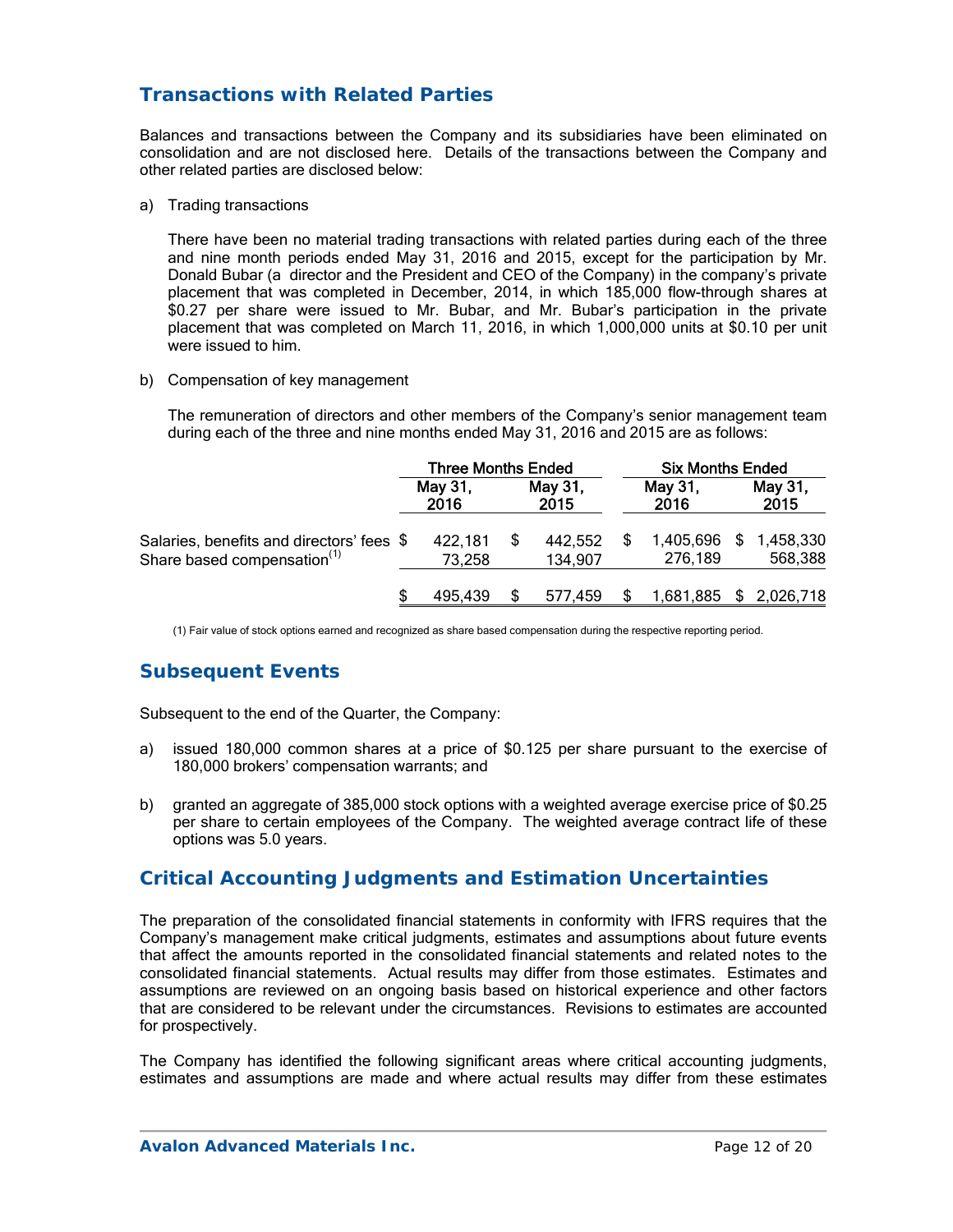under different assumptions and conditions and may materially affect financial results or the financial position reported in future periods.

### *Key Sources of Estimation Uncertainty*

Information about assumptions and estimation uncertainties that have a significant risk of resulting in material adjustment include the following:

#### Recoverability of Exploration and Evaluation Assets, Mineral Properties and Property Plant and **Equipment**

The Company assesses all exploration and evaluation assets, development assets and property, plant and equipment ("PPE") at each reporting date to determine whether any indication of impairment exists. Where an indicator of impairment exists, a formal estimate of the recoverable amount is made, which is the higher of the fair value less costs to sell and value in use. These assessments require the use of estimates and assumptions such as long term commodity prices, discount rates, foreign exchange rates, future capital requirements, exploration potential and operating performance.

#### Determination of reserve and resource estimates

Mineral reserves and mineral resources are estimates of the amount of ore that can be economically and legally extracted from the Company's exploration and development properties. The estimation of recoverable mineral reserves is based upon factors such as estimates of commodity prices, production costs, production techniques, future capital requirements and foreign exchange rates, along with geological assumptions and judgments made in estimating the size and grade of the ore body. Changes in the mineral reserve or mineral resource estimates may impact the carrying value of exploration and evaluation assets, development assets, PPE, accrued site closure and reclamation provision and amortization expense.

#### Fair value of share based payments and Warrants

The Company follows IFRS 2, *Share-based Payment*, in determining the fair value of share based payments. The calculated amount is not based on historical cost, but is derived based on subjective assumptions input into a pricing model. The model requires that management make forecasts as to future events, including estimates of: the average future hold period of issued stock options and compensation warrants before exercise, expiry or cancellation; future volatility of the Company's share price in the expected hold period; and the appropriate risk-free rate of interest. The resulting value calculated is not necessarily the value that the holder of the option or compensation warrants could receive in an arm's length transaction, given that there is no market for the options or compensation warrants and they are not transferable. Similar calculations are made in estimating the fair value of the warrant component of an equity unit. The assumptions used in these calculations are inherently uncertain. Changes in these assumptions could materially affect the fair value estimates.

#### Site closure and reclamation provision

The Company's accounting policy for the recognition of site closure and reclamation obligation requires significant estimates and assumptions such as: requirements of the relevant legal and regulatory framework, the magnitude of possible disturbance and the timing, extent and costs of required closure, rehabilitation activity, and discount rate. These uncertainties may result in future actual expenditure differing from the amounts currently provided.

Site closure and reclamation provision recognized is periodically reviewed and updated based on the facts and circumstances available at the time. Changes to the estimated future costs are recognized in the statement of financial position by adjusting both the closure and rehabilitation asset and provision.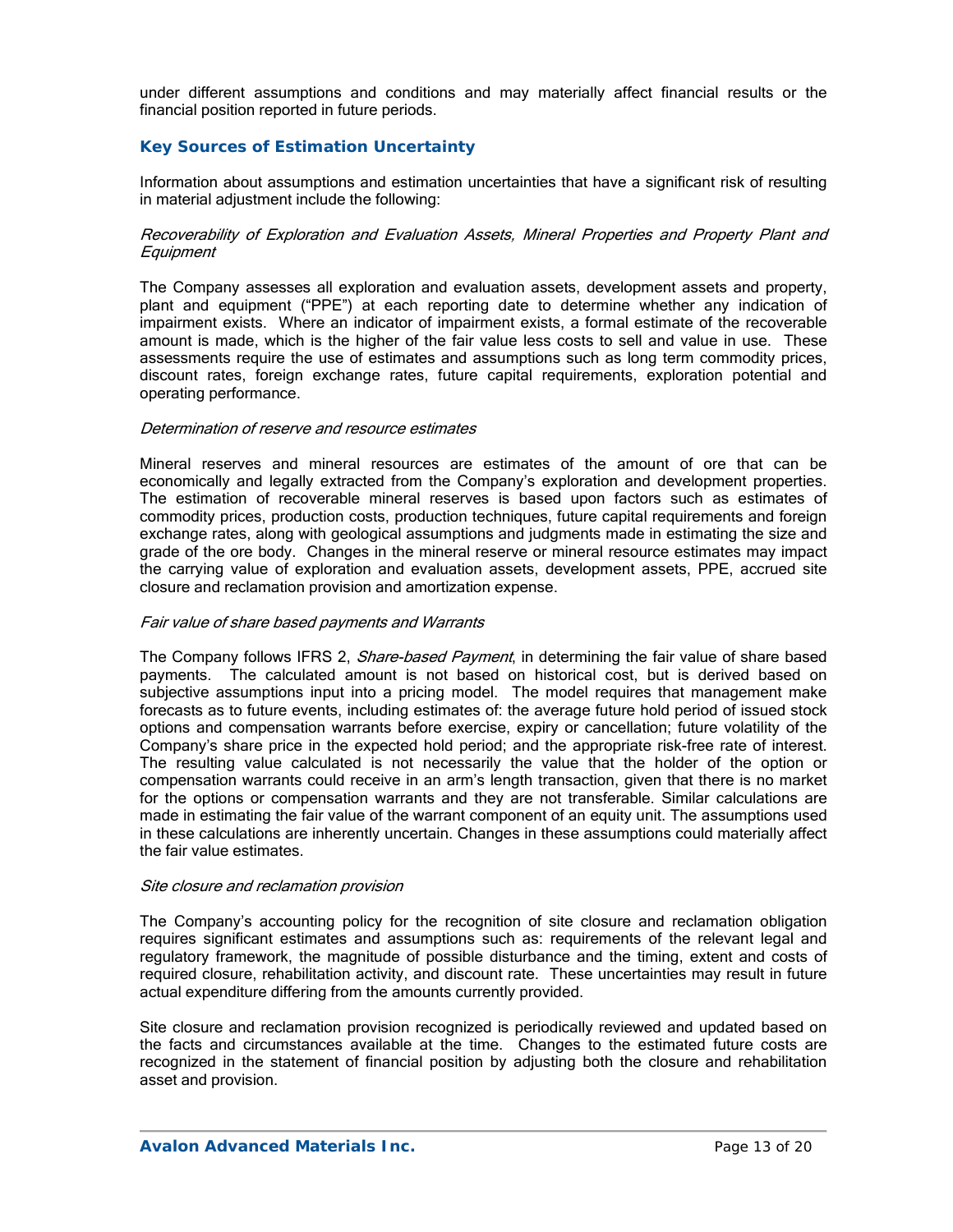#### Property, Plant and Equipment - Estimated Useful Lives

Management estimates the useful lives of PPE based on the period during which the assets are expected to be available for use. The amounts and timing of recorded expenses for depreciation of PPE for any period are affected by these estimated useful lives. The estimates are reviewed at least annually and are updated if expectations change as a result of physical wear and tear, technical or commercial obsolescence and legal or other limits to use. It is possible that changes in these factors may cause significant changes in the estimated useful lives of the Company's PPE in the future.

### *Critical Judgments*

Information about critical judgments in applying accounting policies that have most significant effect on the consolidated financial statements are as follows:

#### Capitalization of Exploration and Evaluation Costs

Exploration and evaluation costs incurred during the Year are recorded at cost. Capitalized costs include costs directly attributable to exploration and evaluation activities, including salaries and benefits of employees who are directly engaged in the exploration and evaluation activities. Administrative and other overhead costs are expensed. Management has determined that exploration and evaluation costs incurred during the year have future economic benefits and are economically recoverable. In making this judgment, management has assessed various sources of information including but not limited to the geologic and metallurgic information, history of conversion of mineral deposits to proven and probable mineral reserves, scoping and feasibility studies, proximity of operating facilities, operating management expertise and existing permits.

### **Changes in Accounting Policies Including Initial Adoption**

The Company did not adopt any new accounting standards during the Six Month Period.

### **Recent Accounting Pronouncements**

The following pronouncements are issued but not yet effective:

#### *IFRS 9, Financial Instruments*

IFRS 9, Financial instruments ("IFRS 9") was issued by the IASB in July 2014 and will replace IAS 39, Financial Instruments: recognition and measurement" ("IAS 39"). IFRS 9 utilizes a single approach to determine whether a financial asset is measured at amortized cost or fair value and a new mixed measurement model for debt instruments having only two categories: amortized cost and fair value. The approach in IFRS 9 is based on how an entity manages its financial instruments in the context of its business model and the contractual cash flow characteristics of the financial assets. Final amendments released in July 2014 also introduce a new expected loss impairment model and limited changes to the classification and measurement requirements for financial assets. IFRS 9 is effective for annual periods beginning on or after January 1, 2018. The Company is currently evaluating the impact of this standard and amendments on its consolidated financial statements.

#### *IFRS 15, Revenue from Contracts and Customers*

IFRS 15, Revenue from Contracts and Customers ("IFRS 15") was issued by the IASB in May 2014, and will replace IAS 18, Revenue, IAS 11, Construction Contracts, and related interpretations on revenue. IFRS 15 sets out the requirements for recognizing revenue that apply to all contracts with customers, except for contracts that are within the scope of the standards on leases, insurance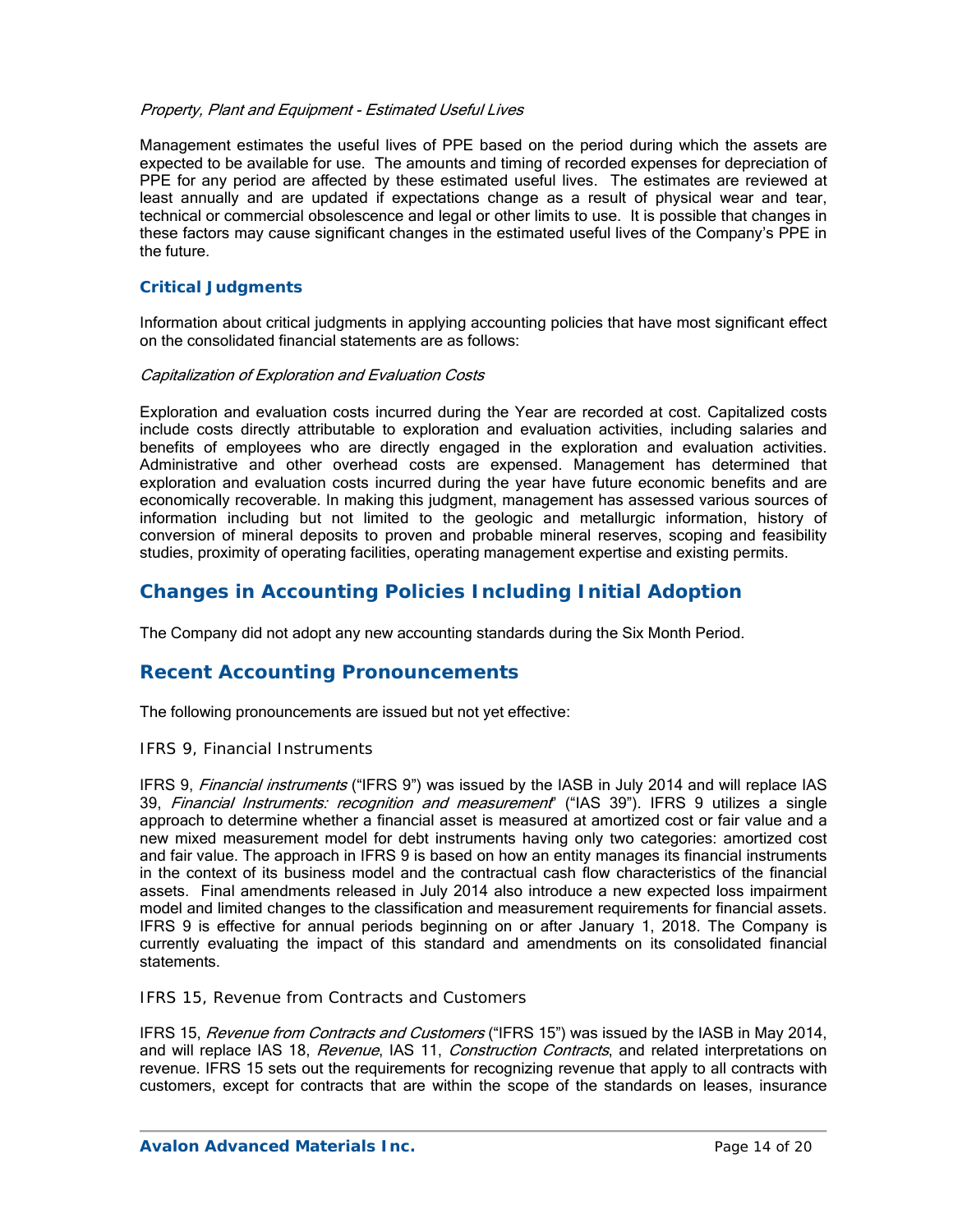contracts and financial instruments. IFRS 15 uses a control based approach to recognize revenue which is a change from the risk and reward approach under the current standard. Companies can elect to use either a full or modified retrospective approach when adopting this standard and it is effective for annual periods beginning on or after January 1, 2018. The Company is currently evaluating the impact of IFRS 15 on its consolidated financial statements.

#### *IFRS 16, Leases*

IFRS 16, Leases ("IFRS 16") was issued by the IASB in January 2016, and will replace IAS 17 Leases. IFRS 16 specifies the methodology to recognize, measure, present and disclose leases. The standard provides a single lessee accounting model, requiring lessees to recognize assets and liabilities for all leases except for short-term leases and leases with low value assets. IFRS 16 substantially carries forward the lessor accounting requirements in IAS 17. IFRS 16 is effective for annual periods beginning on or after January 1, 2019, with early adoption permitted if IFRS 15 has also been adopted. A lessee will apply IFRS 16 to its leases either retrospectively to each prior reporting period presented; or retrospectively with the cumulative effect of initially applying IFRS 16 being recognized at the date of initial application. The Company is currently evaluating the impact of IFRS 16 on its consolidated financial statements.

## **Financial Instruments**

The Company's financial instruments consist of cash and cash equivalents, receivables, accounts payable and accrued liabilities and warrants denominated in foreign currency.

Management does not believe these financial instruments expose the Company to any significant interest, currency or credit risks arising from these financial instruments. The fair market values of cash and cash equivalents, receivables, and accounts payable and accrued liabilities approximate their carrying values.

The Company has 6,466,513 warrants outstanding as at May 31, 2016, with an original exercise price of US\$0.56 per share ("US\$ Warrants"). These warrants are subject to certain anti-dilution provisions, which may reduce the exercise price, with a floor of US\$0.5095 per share. The adjusted exercise price as calculated by the anti-dilution provisions as at May 31, 2016 and as at the date of this MDA is US\$0.5223. These warrants are exercisable until June 13, 2021. These warrants were recorded at fair value at the time of issuance, and are re-measured at fair value using the Black-Scholes pricing model at each financial statement reporting date, with the resulting change in fair value being recorded in the statement of comprehensive loss.

Interest income from cash and cash equivalents are recorded in the statement of comprehensive loss.

### **Disclosure Controls and Procedures**

Disclosure controls and procedures are designed to provide reasonable assurance that material information is gathered and reported to senior management, including the Chief Executive Officer ("CEO") and Chief Financial Officer ("CFO"), as appropriate, to permit timely decisions regarding public disclosure.

Management, including the CEO and CFO, has designed or caused to be designed under their supervision, disclosure controls to provide reasonable assurance that the information required to be disclosed in annual filings, interim filings, or other reports filed or submitted under Canadian securities legislation, or reports filed or submitted under the U.S. Securities Exchange Act of 1934 is recorded, processed, summarized and reported within the time period specified in those rules.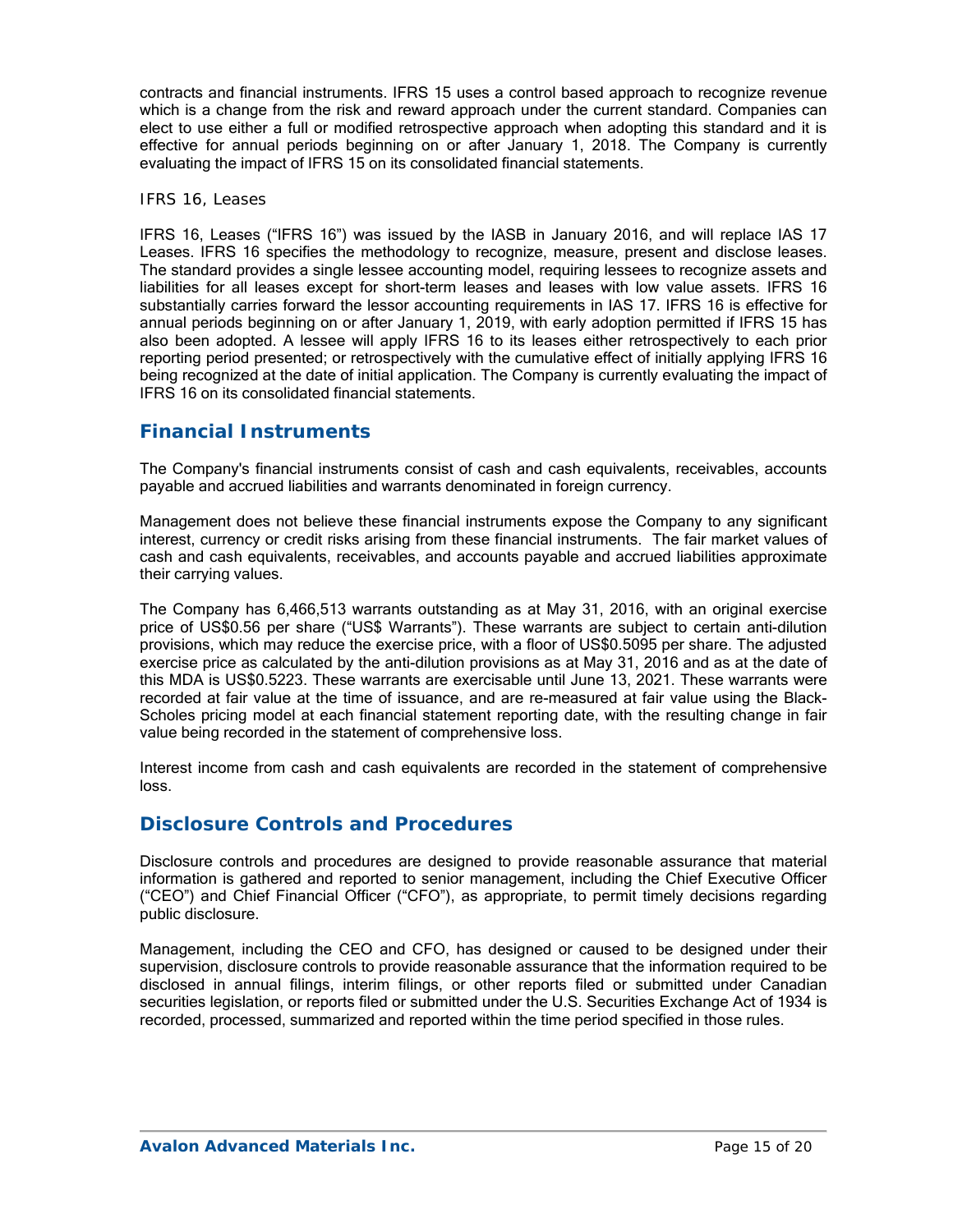# **Design of Internal Control over Financial Reporting**

The CEO and CFO have also design or caused to be designed under their supervision, internal controls over financial reporting ("ICFR") to provide reasonable assurance regarding the reliability of financial reporting and the preparation of financial statements for external purposes in accordance with IFRS. Because of its inherent limitation, internal control over financial reporting may not prevent or detect misstatements.

There have been no changes to the Company's design of internal controls over financial reporting that occurred during the Quarter that materially affected, or are reasonably likely to affect, the Company's ICFR.

## **Outstanding Share Data**

#### *a) Common and Preferred Shares*

The Company is presently authorized to issue an unlimited number of common shares without par value. The Company is also authorized to issue up to 25,000,000 preferred shares without par value, of which none have been issued.

As at May 31, 2016, the Company had 179,344,206 common shares issued and outstanding. Subsequent to the end of the Quarter, 180,000 common shares were issued pursuant to the exercise of 180,000 brokers' compensation warrants (as described earlier under "Subsequent Events"). As at the date of this MDA, the Company has 179,524,206 common shares outstanding.

### *b) Options*

As at May 31, 2016, the Company had an aggregate of 10,655,000 incentive stock options outstanding with a weighted average exercise price of \$1.11 (of which 7,731,250 were vested and 2,923,750 were unvested). Subsequent to the end of the Quarter, 385,000 options were granted (as described earlier under "Subsequent Events"). As at the date of this MDA, the Company has 11,040,000 incentive stock options with a weighted average exercise price of \$1.08 outstanding.

#### *c) Warrants*

As at May 31, 2016 and the date of this MDA, the Company had the following common share purchase warrants outstanding:

- i. 6,466,513 US\$ Warrants, with an original exercise price of US\$0.56 per share and are exercisable until June 13, 2021. These warrants are also subject to certain anti-dilution provisions, which may reduce the exercise price, with a floor of US\$0.5095 per share. The adjusted exercise price as calculated by the anti-dilution provisions as at May 31, 2016 and as at the date of this MDA is US\$0.5223;
- ii. 2,215,985 warrants with an exercise price of \$0.425 per share and exercisable until November 27, 2016;
- iii. 1,222,500 warrants with an exercise price of \$0.60 per share and exercisable until July 2, 2017;
- iv. 3,000,000 warrants with an exercise price of \$0.175 per share and exercisable until December 24, 2017;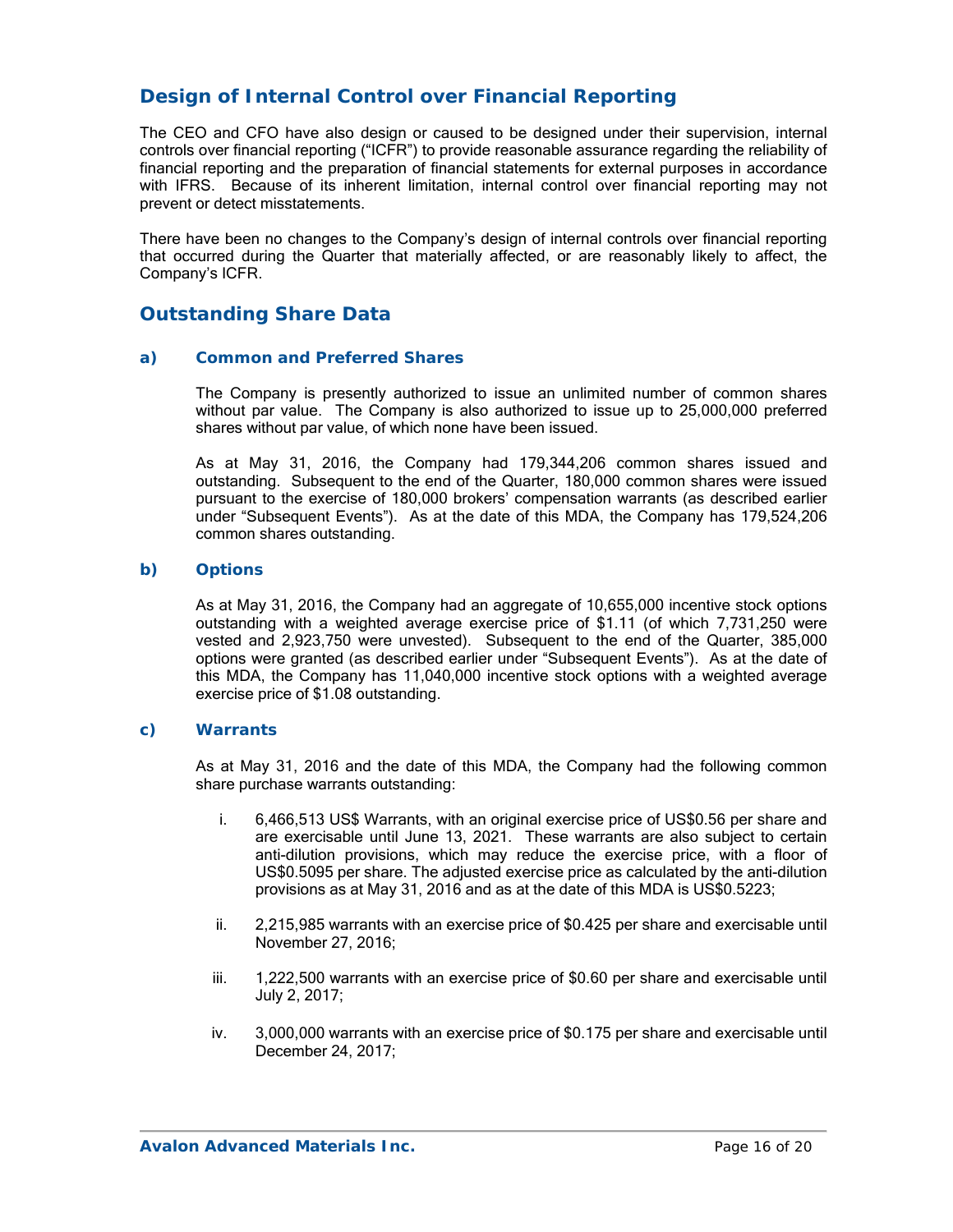- v. 40,000 warrants, issued pursuant to the Accommodation Agreement, with an average exercise price of \$0.73 per share and will expire as follows: 10,000 warrants on August 9, 2017, 10,000 warrants on July 31, 2018, 10,000 warrants on July 31, 2019, and 10,000 on July 31, 2020;
- vi. 6,725,000 warrants with an exercise price of \$0.15 per share and exercisable until March 11, 2018, or if at any time following September 11, 2016, the closing price of the common shares on the TSX is \$0.25 or higher for a period of twenty consecutive trading days, the Company may, by notice to the holder reduce the expiry date of the warrants to not less than 30 days from the date of such notice ("Accelerated Expiry Date");
- vii. 1,500,000 warrants with an exercise price of \$0.20 per share and exercisable until March 29, 2018, or if at any time following September 29, 2016, the closing price of the common shares on the TSX is \$0.25 or higher for a period of twenty consecutive trading days, the Company may, by notice to the holder reduce the expiry date of the warrants to not less than 30 days from the date of such notice (Expiry Date); and
- viii. 1,000,000 warrants with an exercise price of \$0.175 per share and exercisable until the Expiry Date.

The Company is also committed to issue 10,000 common share purchase warrants to the DKFN on the next anniversary of the effective date of the Accommodation Agreement (July 31, 2016), and 20,000 warrants to the NWTMN in two equal installments of 10,000 warrants upon the Nechalacho Project meeting certain milestones. These warrants will have a contractual term of five years and will have an exercise price based on the then current market price of the Company's common shares at the date of issue of the warrants.

### *d) Brokers' Compensation Warrants*

As at May 31, 2016, the Company had the following compensation warrants outstanding:

- i. 554,273 compensation warrants with an exercise price of US\$0.56 per common share, which are exercisable until June 13, 2017;
- ii. 527,806 compensation warrants with an exercise price of \$0.27 per common share, which are exercisable until December 19, 2016;
- iii. 650,533 compensation warrants with an exercise price of \$0.34 per common share, which are exercisable until November 27, 2016;
- iv. 180,000 compensation warrants with an exercise price of \$0.125 per common share, which are exercisable until December 24, 2017;
- v. 300,000 compensation warrants with an exercise price of \$0.11 per common share, which are exercisable until the earlier of March 11, 2018 or the Accelerated Expiry Date; and
- vi. 180,000 compensation warrants with an exercise price of \$0.175 per common share, which are exercisable until March 29, 2018.

Subsequent to the end of the Quarter, the 180,000 compensation warrants were exercised as described earlier under "Subsequent Events".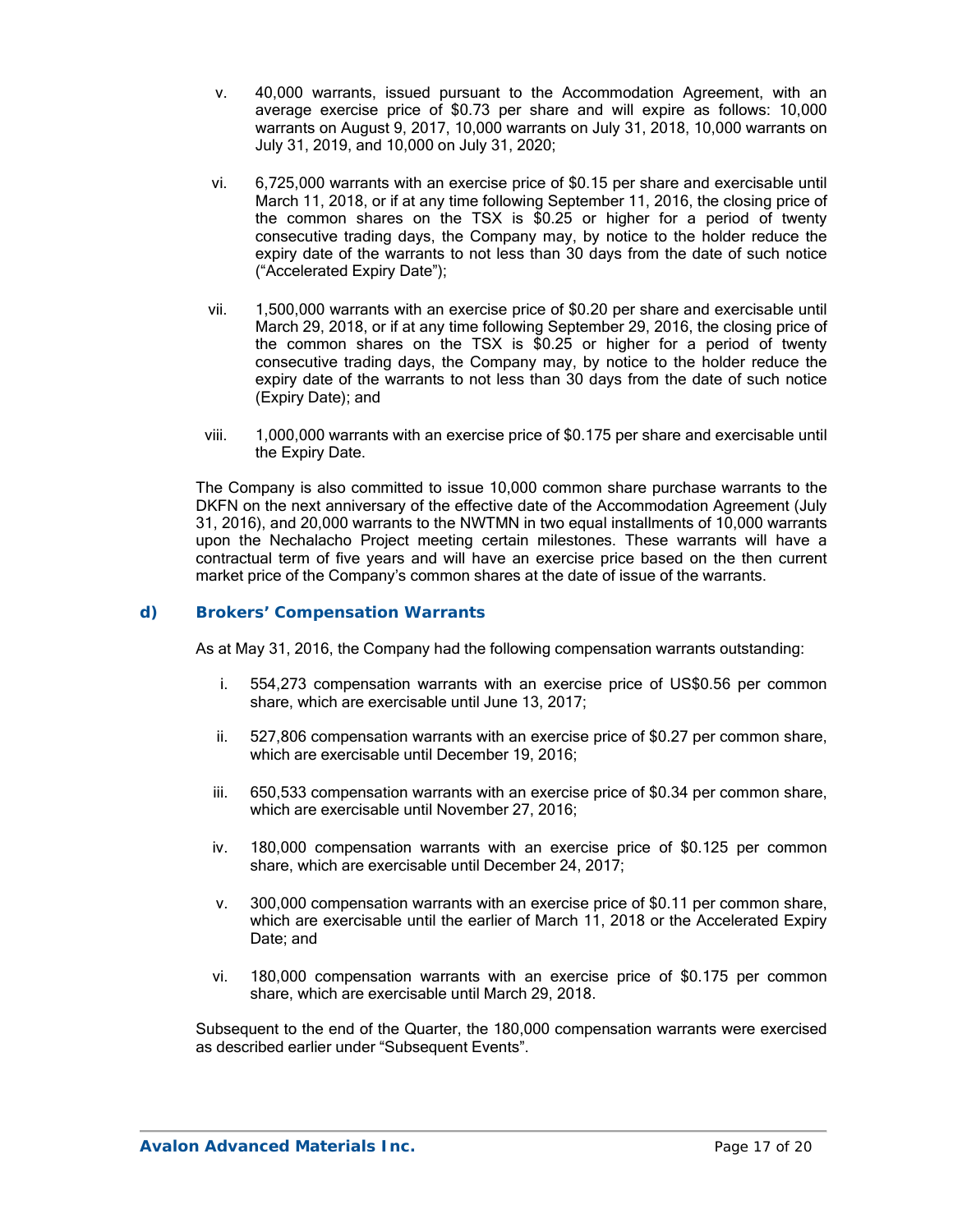## **Forward-Looking Statements, Risk Factors and Qualified Persons**

Certain of the statements that are not historical facts contained in this MDA are forward-looking statements that involve risks and uncertainties that could cause actual events or results to differ materially from estimated or anticipated events or results reflected in the forward-looking statements. Such forward-looking statements reflect the Company's current views with respect to future events and include, among other things, statements regarding targets, estimates and/or assumptions in respect of reserves and/or resources, and are based on estimates and/or assumptions related to future economic, market and other conditions that, while considered reasonable by management, are inherently subject to risks and uncertainties, including significant business, economic, competitive, political and social uncertainties and contingencies. These estimates and/or assumptions include, but are not limited to:

- grade of ore;
- mineral product and commodity prices;
- metallurgical recoveries;
- operating costs;
- achievement of current timetables for development;
- strength of the global economy;
- availability of additional capital; and
- availability of supplies, equipment and labour.

Factors that could cause the Company's actual results, performance, achievements, developments or events to differ materially from those expressed or implied by forward-looking statements include, among others, the factors described or referred to under "Description of the Business - Risk Factors" in the Company's Annual Information Form for the year ended August 31, 2015, and:

- risks related to the Company's history of losses, lack of operating history, ability to generate material revenues and continue as a going concern;
- risks related to establishing new mining operations in the event that the Company elects to proceed with the development of one of its mineral projects;
- risks related to the Company's need for additional financing;
- risks related to any joint venture or strategic alliances that may be entered into by the Company;
- risks related to securing product off-take agreements on a timely basis;
- risks related to the unique ore type at the Nechalacho Rare Earth Elements Project ("Nechalacho" or the "Nechalacho Project") for which known metallurgical processes have not previously been applied;
- uncertainty related to title to the Company's properties as well as the risk of delays in obtaining licenses and permits as a result of local opposition, including uncertainty related to any challenges in connection with Aboriginal land title claims and Aboriginal rights
- risks related to the possible existence of rights and interests of Aboriginal groups, which may limit the Company's ability to develop its properties;
- risks related to the need to acquire properties for the hydrometallurgical plant and potentially a rare earth refinery for the Nechalacho Project;
- risks that actual capital costs, production schedules and economic returns for the Nechalacho Project may differ significantly from those anticipated by the Company;
- risks related to mineral product demand and fluctuations in pricing;
- risks related to competition and the actions of competitors;
- risks related to costs or delays in the commercialization of rare earth products;
- uncertainties related to the fact that the Company's mineral resources and mineral reserves are only estimates;
- risks related to possible shortages of supplies, equipment and labour;
- risks related to the Company's ability to secure the required mineral tenure licenses at the East Kemptville Tin-Indium Project ("East Kemptville Project") which could adversely affect the Company's ability to conduct further studies and exploration activities;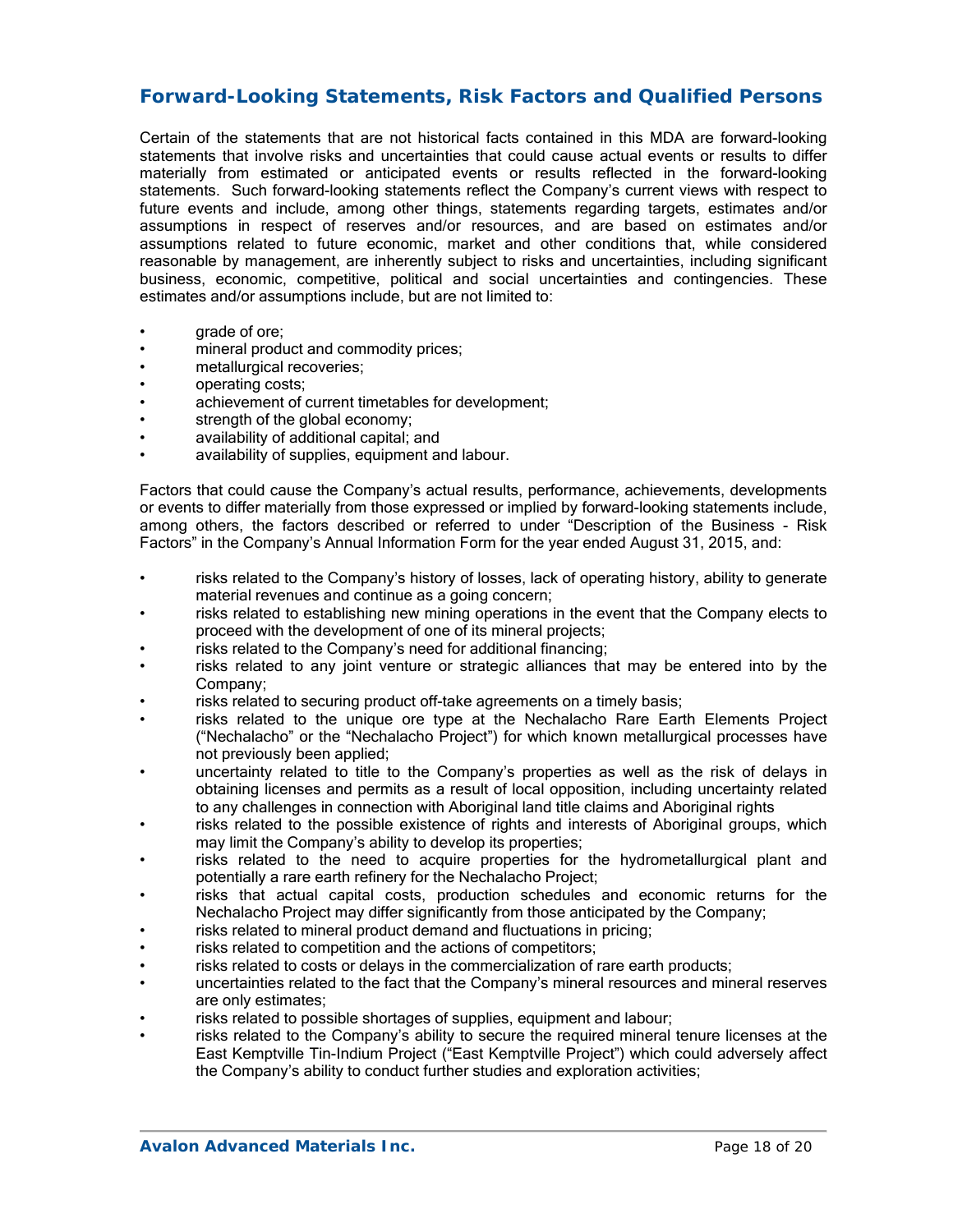- risks related to obtaining, maintaining and renewing licenses and permits, and the material costs, liabilities and obligations in connection therewith;
- risks that the Company will be subject to material costs, liabilities and obligations in connection with environmental laws, regulations and approvals and that approvals will not be available;
- uncertainties involving uninsured risks;
- risks related to the Company's ability to attract and retain qualified management and technical personnel;
- uncertainty whether the Company will acquire commercially mineable ore deposits or whether the current mineral deposits identified by the Company can be developed as commercially viable ore bodies;
- risks inherent to the competitive nature of the mineral industry;
- risks related to the extensive federal, state, provincial, territorial and local laws and regulations to which the Company's activities are subject;
- risks related to the availability and reliability of adequate infrastructure;
- risks and hazards inherent to the mining industry;
- risks related to any changes in critical accounting estimates that adversely affect the Company's financial results;
- risks related to potential conflicts of interest of the Company's directors and officers who may have involvement with other resource companies;
- risks due to being a "passive foreign investment company" for U.S. purposes;
- risks related to fluctuations of currency exchange rates;
- risks related to share price volatility;
- risks related to the Company's delisting of the its common shares from the NYSE MKT;
- risks related to dilution of existing shareholders;
- risks related to not paying cash dividends;
- risks related to being a non-US corporation; and
- risks related to there being no market for the Company's warrants.

Most of the foregoing factors are beyond the Company's ability to control or predict. Although the Company has attempted to identify important factors that could cause actual results, performance, achievements, developments or events to differ materially from those described in forward-looking statements, there may be other factors that cause actual results, performance, achievements, developments or events not to be as anticipated, estimated or intended. There can be no assurance that the estimates and/or assumptions upon which these forward-looking statements are based will occur.

Readers can identify many of these statements by looking for words such as "believe", "expects", "will", "intends", "projects", "anticipates", "estimates", "continues" or similar words or the negative thereof. There can be no assurance that the plans, intentions or expectations upon which these forward-looking statements are based will occur.

The forward-looking statements contained herein are made as of the date of this MDA and are expressly qualified in their entirety by this cautionary statement. Readers should not place undue reliance on the forward-looking statements, which reflect management's plans, estimates, projections and views only as of the date hereof. The Company undertakes no obligation to publicly revise these forward-looking statements to reflect subsequent events or circumstances, except as required by applicable law.

The technical information included in this MDA, unless otherwise stated, has been reviewed and approved by Donald S. Bubar, P. Geo., President and Chief Executive Officer of the Company and Dr. William Mercer, P. Geo., Vice-President, Exploration of the Company. Mr. Bubar and Dr. Mercer are both Qualified Persons under National Instrument 43-101 ("NI 43-101").